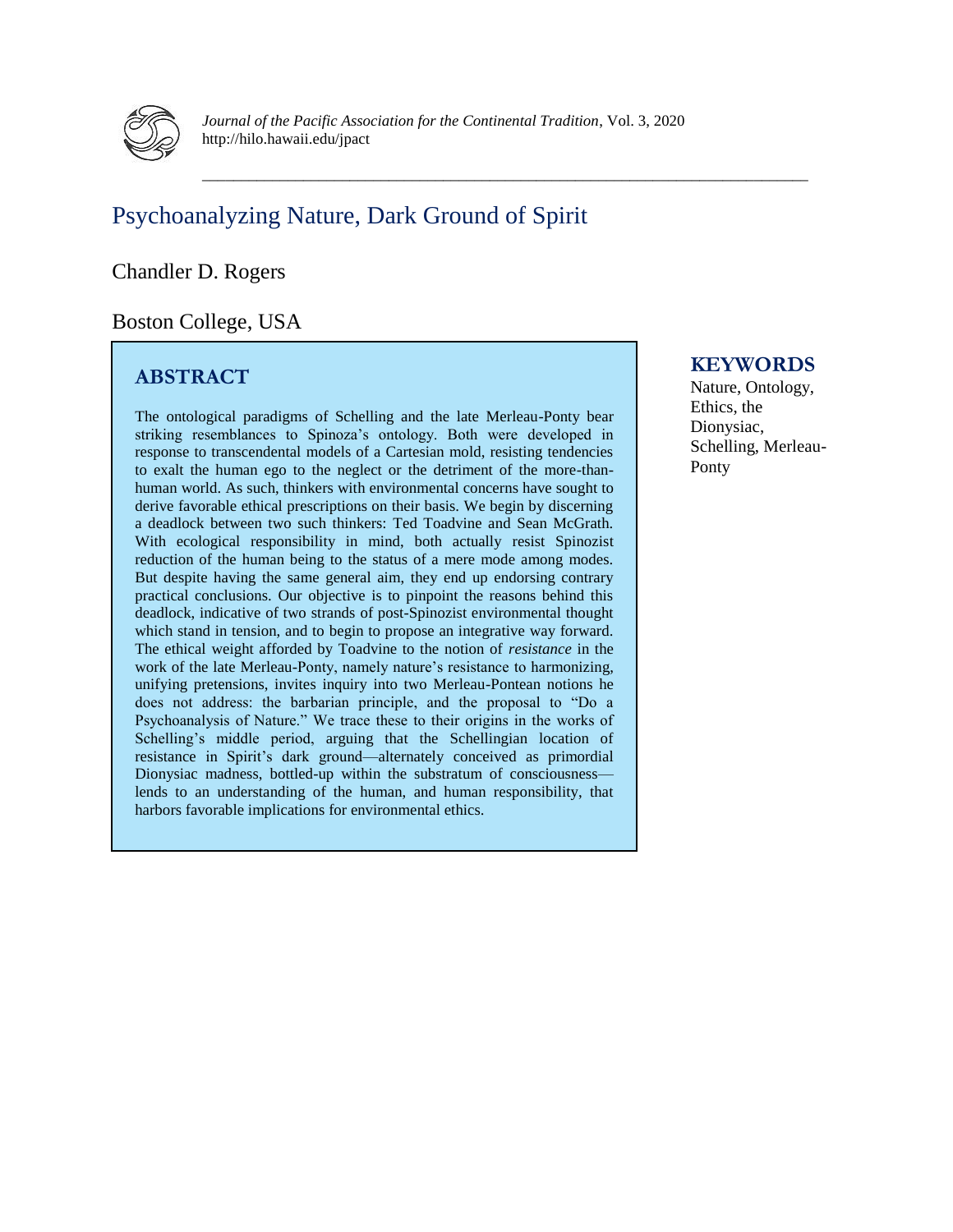Human being: a mere mode among modes, or set apart from the rest of nature in a manner that entails specific ontological significance?<sup>1</sup> One's answer will have important implications for environmental ethics. Our point of departure is the relation between two continental philosophers whose respective ontologies bear striking resemblances to Spinoza's, itself a response to the Cartesian reduction of nature to the objectionable status of *extension*. 2

The first is the late Merleau-Ponty, whose cryptic, ontological proposal to "Do a Psychoanalysis of Nature" is well-known (Merleau-Ponty 1968, p. 267). The second is Schelling, whose ontological reflections on pre-reflective being have proved to be of central importance for Merleau-Ponty's late proposal, and whose career-spanning meditations on the problem of ground led him to conceive of nature as the dark ground of Spirit. The likenesses to Spinoza's paradigm are not accidental; Spinoza held a place of primary influence in Schelling's thought, which in turn, through Schelling and others, influenced Merleau-Ponty.

Schelling's influence upon Merleau-Ponty's late ontology has received merited, recent emphasis.<sup>3</sup> Our instigating question arises not so much from the literature on the relation between these thinkers, but rather from a seeming contradiction that has arisen in reading and comparing the work of two contemporary thinkers with environmental concerns, each of whom has been influenced by one of our two philosophers of nature. Having inherited Spinoza-inspired ontological paradigms through Merleau-Ponty and Schelling, Ted Toadvine and Sean McGrath both seek to transition from ontological reflection to ethical implementation.

The goal of the present inquiry is to suggest a path beyond a seeming contradiction that has arisen from reading and comparing their work, and our first section will begin by clarifying what that contradiction is (I). Responding to those who accentuate the "kinship" in Merleau-Ponty's "strange kinship," but who fail to heed the "strange," Toadvine's emphasis on resistance invites further inquiry into two Merleau-Pontean notions that Toadvine does not address. The first of these is Merleau-Ponty's proposal to "Do a Psychoanalysis of Nature," in conjunction with his late view that phenomenology and psychoanalysis converge in following their respective investigations into the substratum of consciousness (II). The second is his notion of the barbarian principle. To disambiguate this notion, and to draw out its ethical implications, we situate two of Merleau-Ponty's quotations of Schelling's *Ages of the World* against the backdrop of his middle works (III). Both notions are traced back to their inception in the dark ground of Spirit. Dionysiac desire, bottled up and repressed, can be released in one of two therapeutic ways,

 $\overline{a}$ <sup>1</sup> My gratitude is due to Paul Moyaert, Gadamer Chair at Boston College during the  $2017$ -2018 academic year, whose zeal as a teacher and love as a learner have been influential for my development and the composition of this essay. I'd also like to thank Richard Atkins, whose careful criticisms and feedback on an earlier conference draft challenged me to transform a paper that was in otherwise poor shape. Additionally, I'd like to acknowledge and express my thanks to those present at the meeting of the International Association for Environmental Philosophy at SPEP in Pittsburgh (November 2019), at which I presented a draft: especially Bryan Bannon, for his kind disposition and engaging correspondence over the past few years, and thoughtful comments in response to this paper in particular; Rachel Jones, for her kindness and encouragement; and Josh Hayes, for much of the same. Finally, I express my thanks to two anonymous reviewers at the *Journal of the Pacific Association for the Continental Tradition*, along with its editor, Chris Lauer, whose comments, requests, and suggestions for further clarification have very much helped to improve the essay and to smooth out its rough edges.

 $2$  That is, the debates between anthropocentrists and biocentrists in the field of environmental philosophy fall beyond the scope of the present work.

<sup>&</sup>lt;sup>3</sup> See for example the volume edited by Jason Wirth and Patrick Burke, *The Barbarian Principle: Merleau-Ponty*, *Schelling, and the Question of Nature* (Wirth and Burke 2013), and Dylan Trigg, "'The Indestructible, the Barbaric Principle': The Role of Schelling in Merleau-Ponty's Psychoanalysis," which argues for necessity of returning to Schelling in order to make sense of Merleau-Ponty's cryptic proposal to "Do a Psychoanalysis of Nature" (Trigg 2016).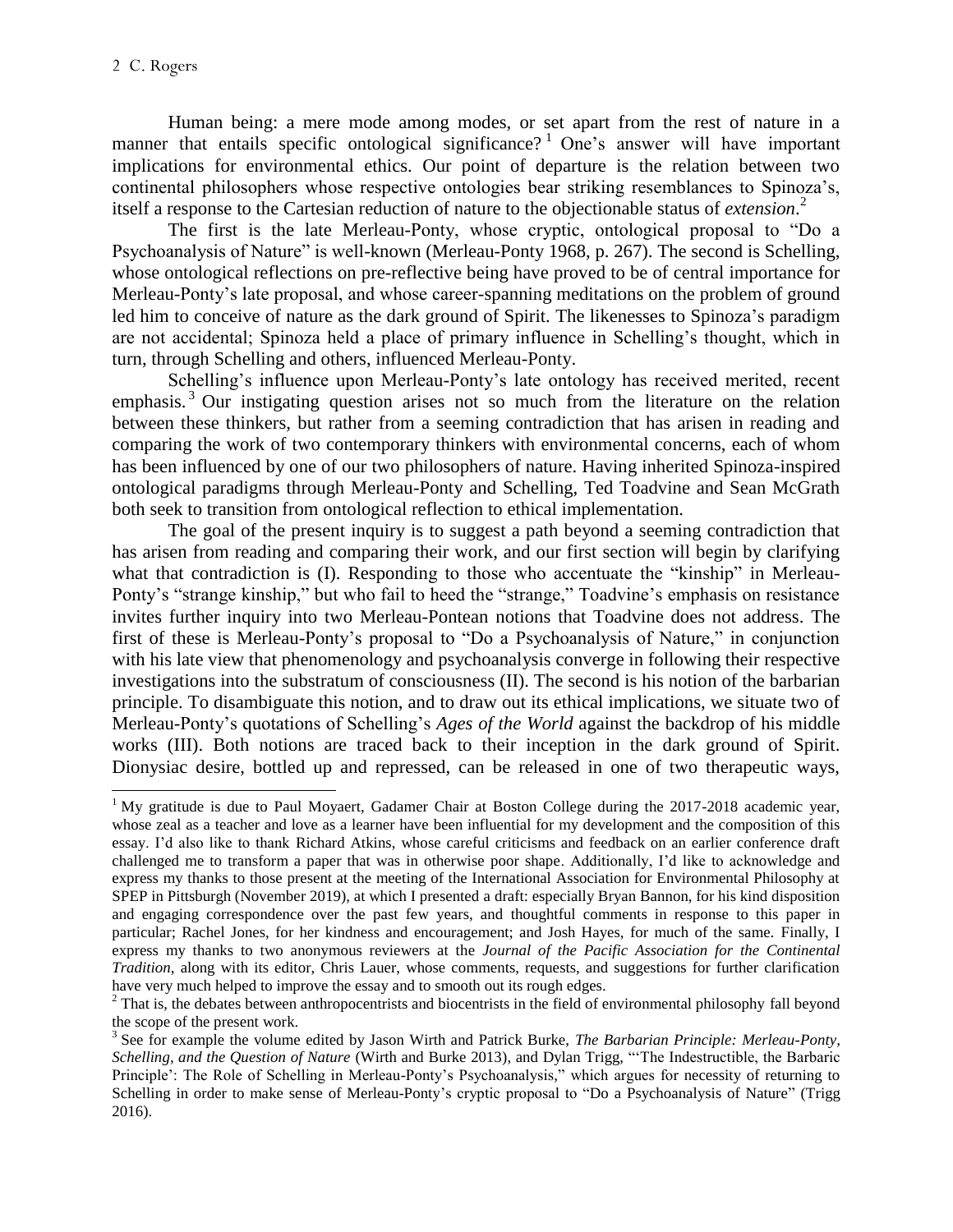represented by Toadvine and McGrath: the Nietzschean and the Schellingian, respectively. But in the absence of further argumentation, it would appear that only one of these is both psychologically healthful and ethically mindful (IV).

Our thesis is as follows: Merleau-Ponty's intensifying focus on the common flesh of the body and of the world, along with the themes of resistance, the barbarian principle, and the late proposal to "Do a Psychoanalysis of Nature," ought to lead us into shadowlands from which we can discover anew the source of our very *need* for an ethics of ecological responsibility. Merleau-Ponty himself stands on the cusp of this insight, but his reading of Schelling in the *Nature* lectures does not attend to the development of Schelling's thought quite closely enough.

#### **I. Environmental Groundwork**

Considering the Spinozist lineage, one salient similarity between Ted Toadvine, who utilizes insights gleaned from Merleau-Ponty and the philosophy of nature in his environmental thought, and Sean McGrath, who does likewise with Schelling and psychoanalysis, is that Toadvine and McGrath alike resist the consequences of reducing the human to the ontological status of a mere mode among modes. And both do so with an eye to the problems that the elision of ontological difference, or homogenization of the human and the rest of nature, produces for environmental ethics.

McGrath takes the stronger stance when it comes to this point. In response to posthumanist tendencies in those inspired in particular by Deleuze and Guattari, his headline is clear: "Naturalism without humanism produces a flattened ontology in which nothing is particularly good or evil" (McGrath 2018, p. 102; henceforth *Difference*). His essay "In Defense of the Human Difference" begins boldly, with the following.

The common denial of the significance of human consciousness and freedom among eco-critics—the denial of the human difference—creates more problems for environmental philosophy than it solves. We will not break through to sustainable living by jettisoning the basic achievements of Western philosophy. Such a transcendence of our history is not even possible. And when it is tried, monsters are produced. It is not clear, for example, why the cockroaches shouldn't inherit the earth if there is nothing particularly distinct about us, as in Morton's "ecological thought." Nor is it clear on what moral grounds one could critique the self-maximizing capitalist for his ecological abuse if there is no such thing as moral grounds for anything. Naturalism without humanism produces a flattened ontology in which nothing is particularly good or evil. The proposed alternatives for ecology to some form of humanism are for the most part variations on Spinozism, either in a deep ecological or Deleuzian form, wherein we substitute the amoral good/bad dyad for real moral difference. For a thoroughgoing Spinozism there is nothing intrinsically wrong about the current destruction of the habitats of non-human animals for the sake of expanding human civilization. It is no doubt in our best interest to live more "sustainably," but that is a simple utilitarian calculus which does not challenge the ethics of the selfmaximizer in any important way. We ought to recall that Spinoza's argument for why we should treat others well is that it is better to be surrounded by friends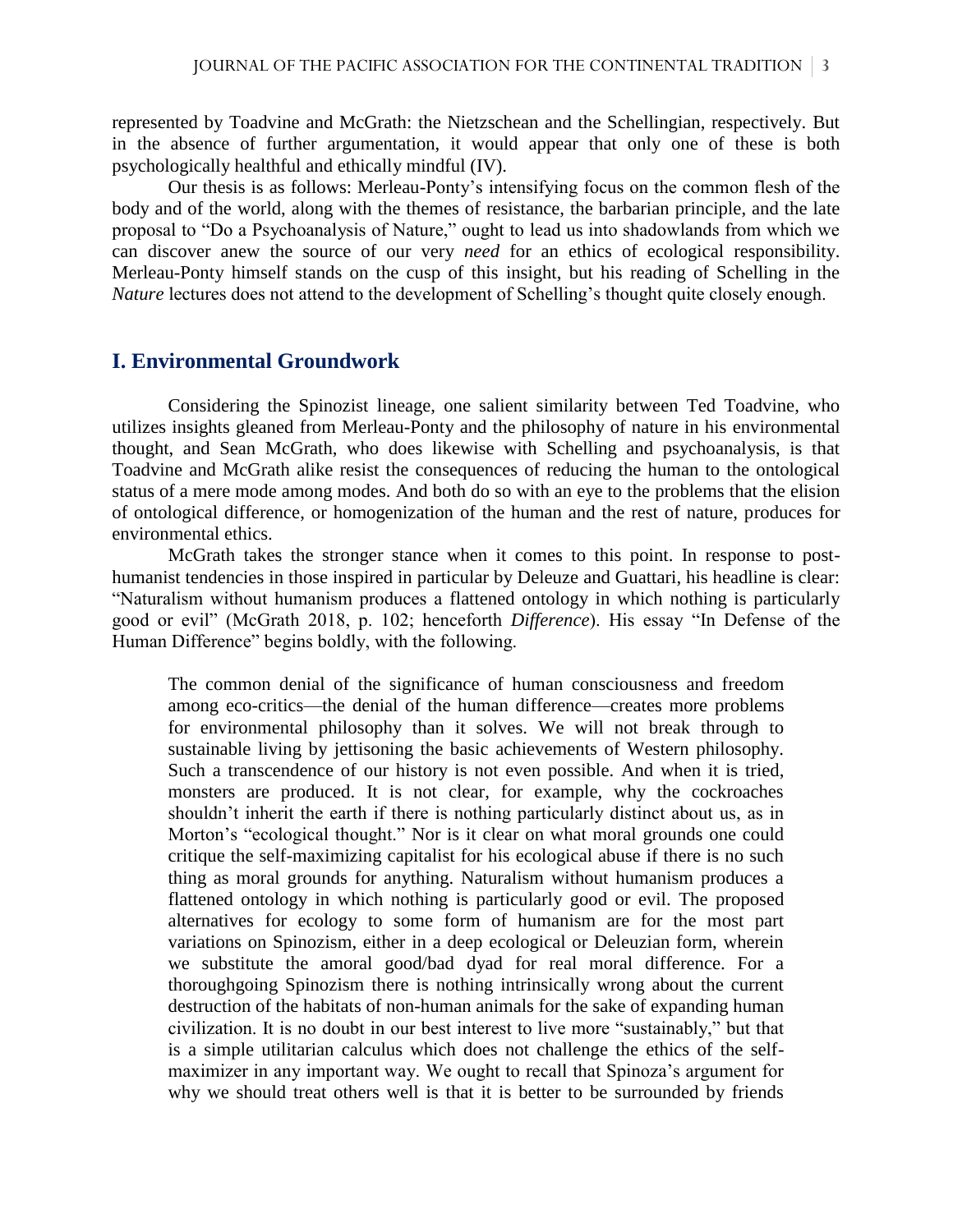rather than enemies—i.e., the utilitarian calculus. When we recall that utilitarian thinking is the very core of ecological degradation—everything reduced to exchange-value (in Marx's language)—the conundrum facing political ecology becomes clear: naturalism without humanism leaves us with nothing but the ethics of capitalism. (*Difference*, pp. 101-102)

Such flattened ontologies, in other words, place the thinker beyond good and evil in such a way as to sweep away viable grounds for environmental responsibility. McGrath develops these arguments in detail in his recent book, *Thinking Nature: An Essay in Negative Ecology*. 4

Toadvine's resistance develops not so much out of an aversion to flattened ontology, *per se*. It arises in response to those who take the work of the late Merleau-Ponty as a point of departure, attempting to derive grounds for environmental ethics on the basis of an ontological kinship between the human and the rest of nature.<sup>5</sup> Without going so far as to commend ecologically minded humanism, he poses the following challenge to those "on the rebound against earlier anthropocentric views of 'man-apart-from-nature'":

But perhaps this movement toward a continuity with nature, a homogeneity or kinship between the human and the natural, is wrongheaded. This problematic tendency is also apparent in recent phenomenologically oriented approaches to environmental philosophy, for example, in recent attempts to establish a kinship of the human and the natural on the basis of Merleau-Ponty's phenomenology of corporeality and later ontology of flesh. Is environmental ethics best served by adopting this 'humans-as-a-part-of-nature' paradigm? (Toadvine 2005a, p. 139)

His answer is *no*, environmental ethics is not best served by adopting the 'humans-as-a-part-ofnature' paradigm. While he does not quite defend the necessity of postulating ontological difference in order to ground responsibility, Toadvine responds to such homogenization by highlighting a contrary tendency present in Merleau-Ponty's work.

If we would hold out hope for an ethical summons arising from within this ontological paradigm, Toadvine argues, it would have to come from close attention to that which resists phenomenological investigation. As his reflections on Merleau-Ponty, that which resists thematization, and problems of ethical import unfold, Toadvine eventually turns to Deleuze and Guattari and their notion of *becoming animal* as an implied, quasi-ethical means of working out what it means to attend to such sites of resistance.<sup>6</sup>

While Husserl and other classical phenomenologists like Max Scheler surmounted the assumptions of Cartesian dualism by recognizing a layer of "animal sensibility" held in common with animals of other species, Merleau-Ponty alone "endorses something like an animal stratum of the human and finds in it the basis for what we will call a 'strange kinship'" (Toadvine 2014, p. 111; henceforth *Voices*). Yet even Merleau-Ponty remains bound by Cartesian constraints, Toadvine suggests, when in his early work he refuses to recognize continuity, rather than a radical break, between animality and humanity. At least for the Merleau-Ponty of *The Structure* 

 4 For a more detailed description, see my forthcoming book review in *Continental Philosophy Review*.

 $<sup>5</sup>$  Especially as in the work of ecophenomenologists like David Abram (See Toadvine 2005b).</sup>

<sup>&</sup>lt;sup>6</sup> "These sites of resistance are numerous and varied: the unconscious, dreams, madness, fatigue, the traumatic, the other, the 'savage,' the animal, the pre-reflective, birth, death, the back side of things. Each of these sites names a dilemma for phenomenology, an impossible dimension, an experience which cannot be thematized as such" (Toadvine 1999, p. 129).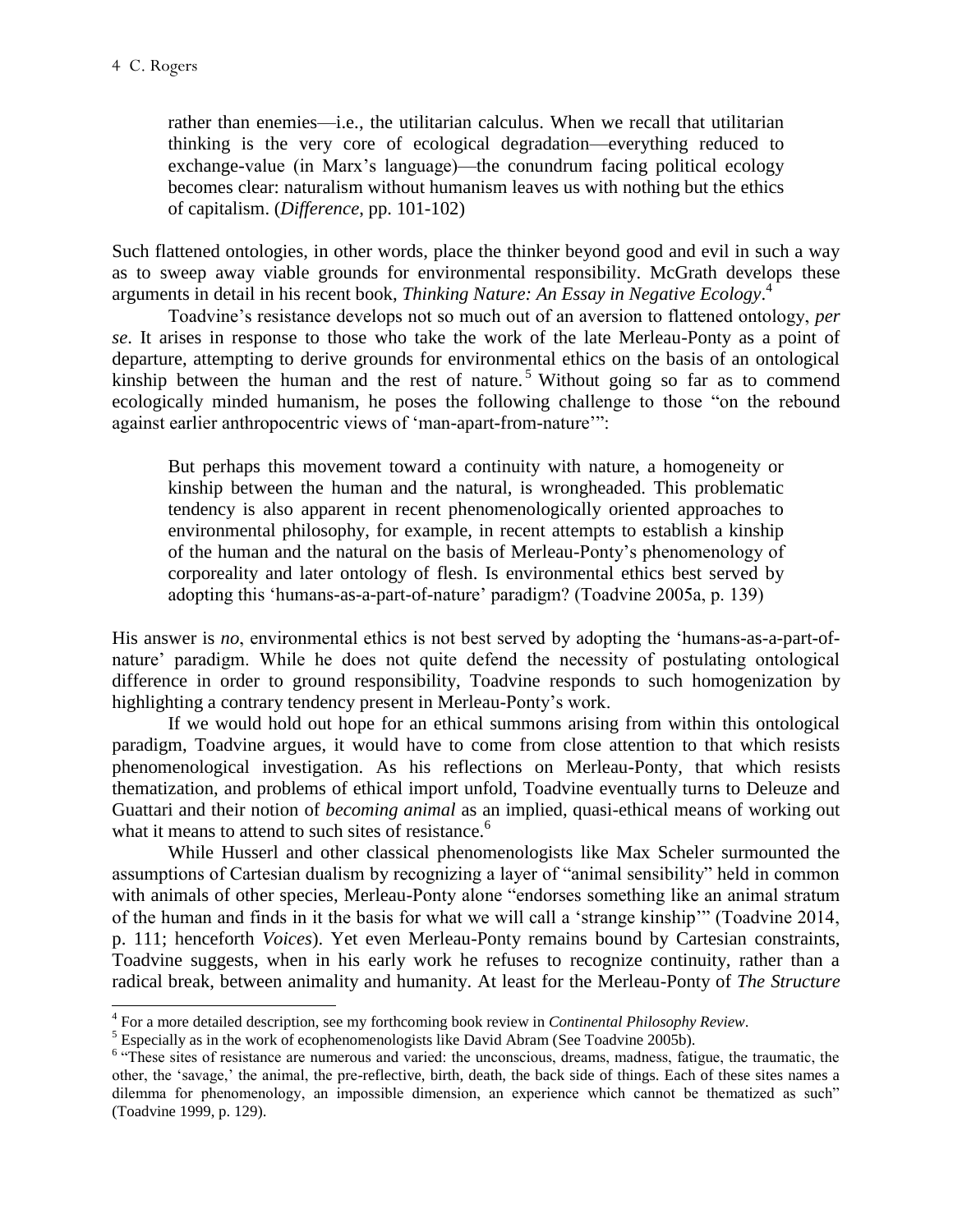*of Behavior*, "'vital behavior as such disappears' once our animality has been integrated into the higher and more encompassing gestalt of the human order." With this claim, Toadvine maintains, Merleau-Ponty reproduces what Agamben has criticized as the "anthropological machine's logic of inclusive exclusion," whereby we humans construct ourselves with reference to the animals we are, and are not.

In response, Toadvine contends that "admission of the contingency of death into Merleau-Ponty's hierarchy of Gestalts destabilizes it, toppling it over" (*Voices*, p. 112). He continues,

This is why Merleau-Ponty's later work speaks of a lateral rather than a vertical transcendence, and why that transcendence can be understood as intertwining or chiasm. In the chiasmic relation, the animal becomes me and I become it, bringing this exchange very close to what Deleuze and Guattari call "blocks of becoming." But this moment of exchange, the intersection of the chiasm, is a moment that exceeds the exchange itself. To understand this moment, we need to consider its strange temporality as a generative passivity. This generative moment is what Merleau-Ponty, in *Phenomenology of Perception*, names the "anonymous," the someone who perceives within me without coinciding with my personal self, my Ego. This anonymous someone is precisely my animal life, the life of my body as a natural self. But this means that my animal self lives a different temporality than my personal ego, a time of Aeon or of a past that has never been present. (*Voices*, p. 112)

"The Time of Animal Voices" seeks to tease out what exactly the presence of such an anonymous, animal self within would imply, doing so with reference to Deleuze and Guattari. Toadvine argues that the animal(s) which perceive from within me constitute "a virtual multiplicity" at the foundation of my being, and also that "my speech is the speaking through me of my own animal past." Most importantly, "…when I gaze into the eyes of another, non-human animal, it is the animals within me, the animals of my own generative past, that look back." All of these implications taken together proffer the promise of productive, or creative results in the moment of "mutual encounter." Toadvine's transition from the late Merleau-Ponty to the notion of *becoming animal* in Deleuze and Guattari works out what it would mean to attend to "sites of resistance" in Merleau-Ponty's late writings, as a constructive resource for environmental ethics (Toadvine 1999, 2005a, 2005b, 2010).

It seems to me that at bottom, Toadvine and McGrath really want the same thing: firmer grounding for ethical responsibility arising from within an ontological paradigm generally inherited from Spinoza, and without recourse to talk of intrinsic value. It therefore strikes me as strange that while aiming at the same thing, they end up endorsing what appear to be mutually opposed viewpoints. On the one hand, Toadvine eventually turns to Deleuze and Guattari, supplementing his emphasis on the point that "an ethical response to nature becomes possible only when we are faced with the *impossibility* of reducing it to the homogenous, the continuous, the predictable, the perceivable, the thematizable" (Toadvine 2005a, p. 140). On the other hand, McGrath turns against Deleuze and Guattari, or against the Deleuze-inspired "flattened ontology in which nothing is particularly good or evil" (*Difference*, p. 102).

Further complicating our account, however, and lending credence to Toadvine's Deleuzean turn, is the fact that in his earlier work on Schelling's conception of the unconscious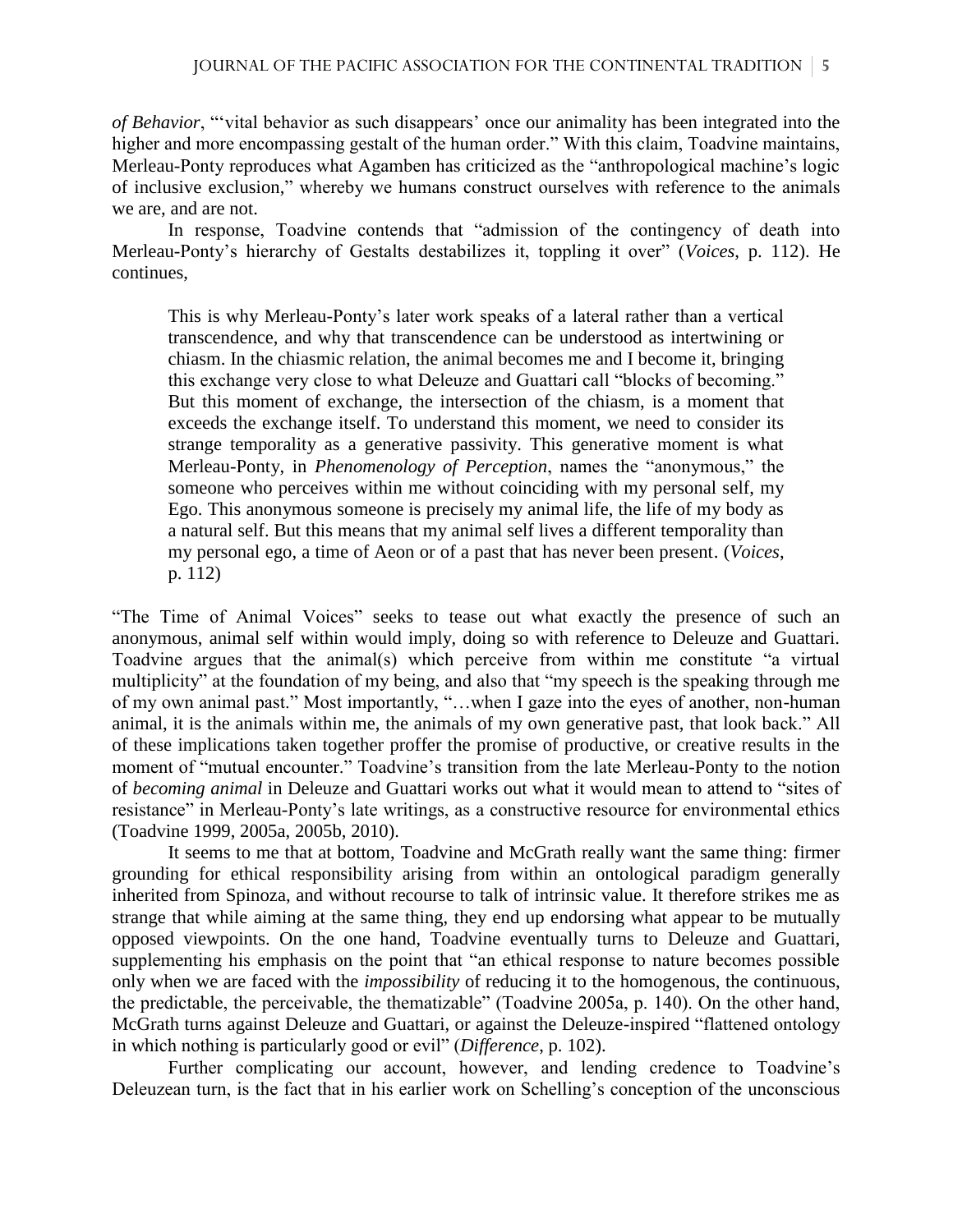$\overline{a}$ 

McGrath discloses that Schelling endorses a notion of "the productive unconscious, which is widely associated with Jung, *and increasingly with Deleuze and Guattari*, but whose historical inception is Schelling's *Naturphilosophie*" (McGrath 2010, p. 85, emphasis mine). Indeed, McGrath argues quite winsomely in favor of the dissociative unconscious as an alternative to Freudian and Lacanian, tragic and repressive conceptions.<sup>7</sup>

Our ostensible contradiction arises. On the one hand, McGrath endorses a Schellingian conception of the unconscious which coincides with the work of Deleuze and Guattari. But on the other hand, McGrath argues that their flattened ontological paradigm—akin, we add, in conjunction with Toadvine, to that of the later Merleau-Ponty—threatens to undermine any particularly human call to ethics. If this is indeed a contradiction it would seem to call into question McGrath's endorsement of the Schellingian, productive unconscious, which is increasingly associated with the work of Deleuze and Guattari, and his opposition at the level of environmental ethics to the flattened ontology inspired by Deleuze and Guattari.

Have we stumbled upon a case in which what would be ethically mindful is shipwrecked against what would be psychologically and therapeutically healthful? Perhaps the will to life stands in opposition to the otherworldly demands of morals, and one must choose health and the this-worldly over morality and an unhappy consciousness. Or is there a way the Schellingian conception of the unconscious, and psychological health, might *coincide with*, or perhaps even evoke specifically human calls to ethical responsibility? Moreover, recalling Toadvine's concerns about deriving implications for environmental ethics from within the ontological paradigm of the late Merleau-Ponty, are *Merleau-Ponty's* phenomenological and ontological insights amenable to environmental responsibility, despite the flattened ontology?

#### **II. Befriending the Philosopher's Shadow**

Again we take Toadvine's ethical reflections as a point of departure. He follows Merleau-Ponty so far as the limits of phenomenological investigation allow, and no further: "But perhaps the possibility of an ethical response to nature lies with the impossibility of trimming its claws for adoption as our sibling or household pet. Perhaps, as I will suggest here, an ethical response to nature becomes possible only when we are faced with the *impossibility* of reducing it to the homogeneous, the continuous, the predictable, the perceivable, the thematizable" (Toadvine 2005a, p. 140). Emphasis on impossibility leads Toadvine to the surprising view that "What is

<sup>&</sup>lt;sup>7</sup> "The most serious problem with the Lacanian appropriation of Schelling is the imposition of a theory of repression onto the Schellingian unconscious. Nowhere does Schelling say that the unconscious is constituted by acts, contents, experiences, which are unconscious because subjectivity could not bear them. The Schellingian unconscious is not reactive but productive, not repressive but dissociative. Here we refer to a distinction between two broad classes of theories of the unconscious: the reactive unconscious, which is an effect of the loss and disowning of the individual's past (of which Lacan's is the most philosophically sophisticated account), and the productive unconscious, which is widely associated with Jung, and increasingly with Deleuze and Guattari, but whose historical inception is Schelling's *Naturphilosophie*. The productive unconscious is the future-oriented, creative ground of the polymorphous self, a collective layer of potencies and possibilities that are for the most part unrecognized by the ego but that make possible the development and transformations the psyche undergoes in its progressive individuation. Where the theoreticians of the reactive unconscious have broken with the theosophico-romantic lineage of dynamic psychology, the advocates of the productive unconscious have actively elaborated and developed it" (McGrath 2010, pp. 85-86).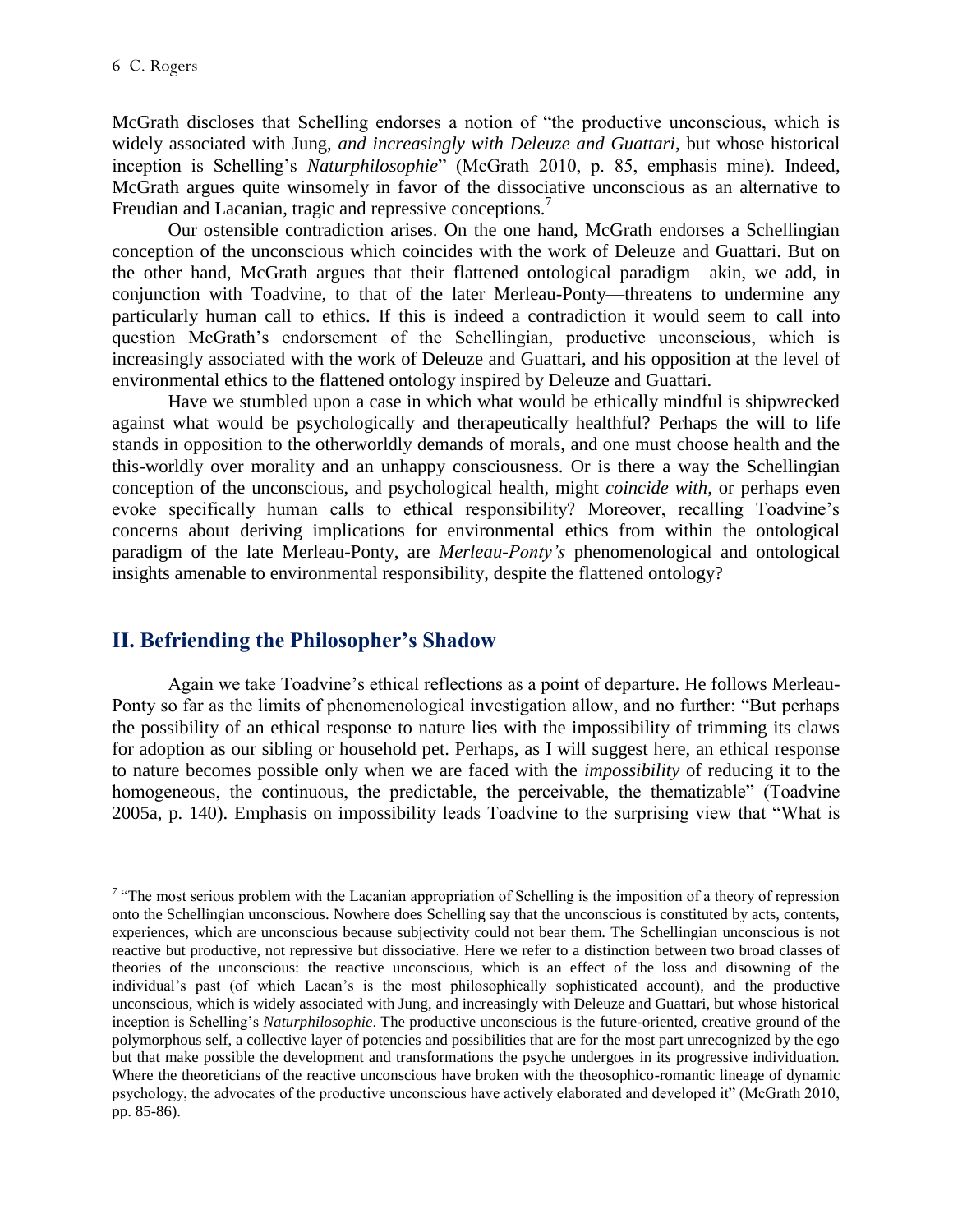called for is not a new philosophy of nature, but an ethics of the impossibility of any 'philosophy' of nature."<sup>8</sup>

For the late Merleau-Ponty, by contrast, phenomenological investigation opens onto ontological speculation, clearing the space for a more robust philosophy of nature. We note that in using the language of "trimming nature's claws," Toadvine echoes Merleau-Ponty's phrasing in his preface to Hesnard's book on Freud. There he writes,

There is no longer any great risk that Freudian research will shock us by recalling what there is of the "barbarian" in us; the risk is rather that its findings will be too easily accepted in an "idealist" form. …Today there is a race toward psychoanalysis, just as there was once a flight from it. Yesterday it was the spirit of evil; today one trims its claws and adopts it (Merleau-Ponty 1993, p. 70).

With this invocation we return to the beginnings of Merleau-Ponty's cryptic ontological proposal: "Do a Psychoanalysis of Nature."<sup>9</sup> The great insight recovered in Freudian research, Merleau-Ponty maintains, is its recalling to consciousness "what there is of the 'barbarian' in us." Investigations into the ground of conscious reflection lay bare a truth buried therein, a truth also brought to the fore in Schelling's investigations of what he termed *the barbarian principle*. When Toadvine appropriates Merleau-Ponty's language, arguing that the "possibility of an ethical response to nature" rests with "the impossibility of trimming its claws for adoption as our sibling or household pet," he summons, unwittingly, the spirits of two key influences: Schelling and Freud.

When Merleau-Ponty speaks of *resistance*, he doesn't impose a stricture that one must not attempt to theorize any further on this basis. Additionally, for the late Merleau-Ponty, by contrast with Toadvine and in consort with Schelling, resistance is more than simply that which cannot be thematized, is not simply the "other side" of the phenomenon or the Janus face which never directly appears.<sup>10</sup> The philosopher's shadow implies a darkness which is more than mere privation: "The philosopher must bear his shadow," Merleau-Ponty writes, "which is not simply the factual absence of future light" (Merleau-Ponty 1964, p. 178; henceforth *Shadow*). More than indiscernible deprivation or a nameless nullity, the barbarian principle which so thrilled the late Merleau-Ponty exceeds Toadvine's seemingly passive conception of resistance. Merleau-Ponty continues, "What resists phenomenology within us—the natural being, the 'barbarous' source Schelling spoke of—cannot remain outside phenomenology and should have its place within it" (*Shadow*, p. 178). Direct attribution to Schelling, here in an essay on Husserl nearly contemporaneous with the preface to Hesnard, indicates acknowledgement of a drive or power which *actively* opposes the harmonizing, or totalizing tendencies of reason. This darker force is discovered when careful phenomenological description meets with an active resistance, opening the door to ontological speculation.

To descend further along the path of descent charted by the late Merleau-Ponty, the downward and inward path toward the "substratum of consciousness," with which the investigations of phenomenology and psychoanalysis increasingly come to a head and converge,

<sup>&</sup>lt;sup>8</sup> This is surprising because he would go on, literally, to write the book on Merleau-Ponty's philosophy of nature (Toadvine, *Merleau-Ponty's Philosophy of Nature,* 2009).

 $9$  Unfortunately, Toadvine does not address the Freudian and Lacanian lines of influence that begin to surface in the late Merleau-Ponty. Neither does he address this cryptic proposal.

 $10$  Cf. Toadvine 2010.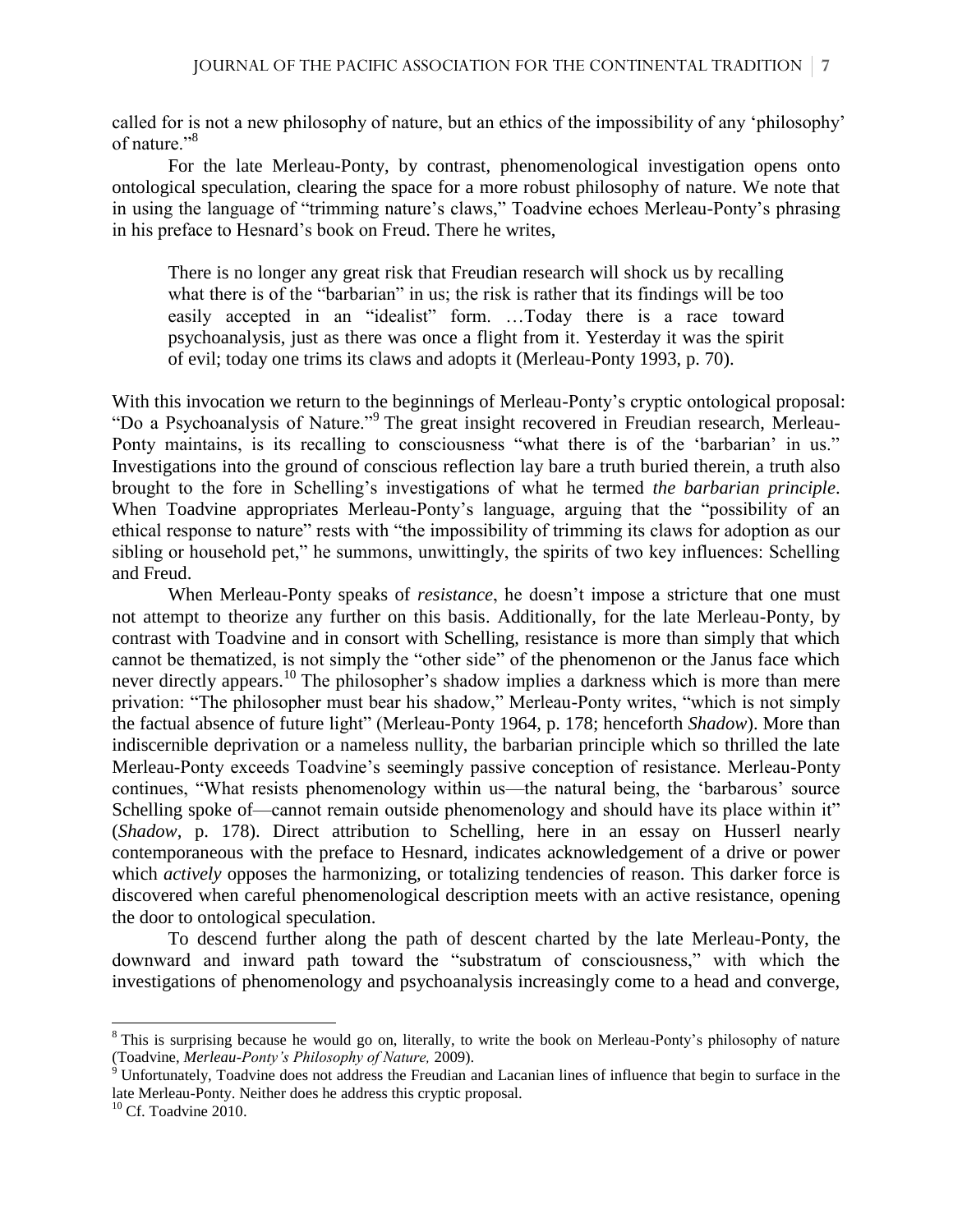$\overline{a}$ 

we must be willing to discover anew "what there is of the barbarian in us." The very same insight into the dark ground of consciousness just "yesterday" led Freudian psychoanalysis to be regarded as the "spirit of evil." To do any less than to attend carefully to this positive principle would be to trim its claws for adoption. But to do so we must, as Dylan Trigg has argued, return with Merleau-Ponty to his source in thinking such forbidden thoughts: to Schelling (Trigg 2016). The injunction to "Do a Psychoanalysis of Nature" is, after all, prefaced by the following Schellingian clue: "The sensible, Nature, transcend the past present distinction, realize from within a passage from one into the other Existential eternity. The indestructible, the barbaric Principle" (Merleau-Ponty 1968, p. 267). Bringing to light what had remained hidden in Merleau-Ponty's understanding of this principle will disclose the path to an answer to our seeming contradiction.

## **III. The Barbarian Principle**

Commenting on Schelling's thought in the *Nature* lectures, Merleau-Ponty uses the term *barbarian principle* synonymously with the more generic *erste Natur*, where the latter was in fact employed more characteristically in Schelling's earlier work. Beginning from this equation, in the following section we'll uncover, then seek to recover the ethical connotations of *the barbarian principle*, explicating two key passages from a text cited at one remove by Merleau-Ponty: the 1815 draft of Schelling's *Ages of the World*.<sup>11</sup> Both appear in the following selection from the *Nature* lectures, which we'll comment upon at length in what follows:

We could speak, in Schelling, about a priority of existence over essence. This *erste Natur* is the most ancient element, "an abyss of the past," which always remains present in us and in all things. *Erste Natur* is "the fundamental stuff of all life and of every existing being, something terrifying, a barbaric principle that one can overcome but never put aside." It is an effort to explain this pre-being, which, as soon as we arrive on the scene, is always already there. This excess of Being over the consciousness of Being is what Schelling wants to think in all its rigor. Schelling tries to describe this "over-being" (*Ubersein*, in the sense of the word "surrealism"), which cannot be thought ahead of time, which is not yet posited by God, but which is in God a preliminary condition. He tries to engage himself in the "desert of Being" (Jaspers), in this *erste Natur*, where he sees a principle of God just as important as goodwill: the "anger of God," the "destructive fire." There is nothing solid in the history of Nature, where this undoubtedly destructive

<sup>&</sup>lt;sup>11</sup> Robert Vallier, translator of the *Nature* lectures into English, suggests that Merleau-Ponty may have remained unaware of this original source due to his reliance on secondary sources. In understanding and conveying Schelling's philosophy, Merleau-Ponty draws liberally from the two works that were most readily available to him: Karl Jaspers' *Schelling*, and Karl Löwith's *Nietzsche's Philosophy of the Eternal Recurrence of the Same*. Vallier writes of Jaspers' work that at the time it was "one of the only widely available commentaries on Schelling," which Merleau-Ponty used "extensively in the preparation of the materials on Schelling." He writes of Löwith's book that one of its primary aims is to "link [Nietzsche's] thought to its precedents in German philosophy, notably Kant, Hegel and Schelling" (*Nature*, pp. 289-290n1, n4). Of the latter, Vallier continues, "Merleau-Ponty seems to have used this text extensively in the preparation of the materials on Schelling's philosophy of nature, sometimes paraphrasing it in his lecture" (ibid., p. 290n4). Löwith discusses Schelling for a total of five pages, but his analysis is very impressive. See Löwith 1997, pp. 145-149.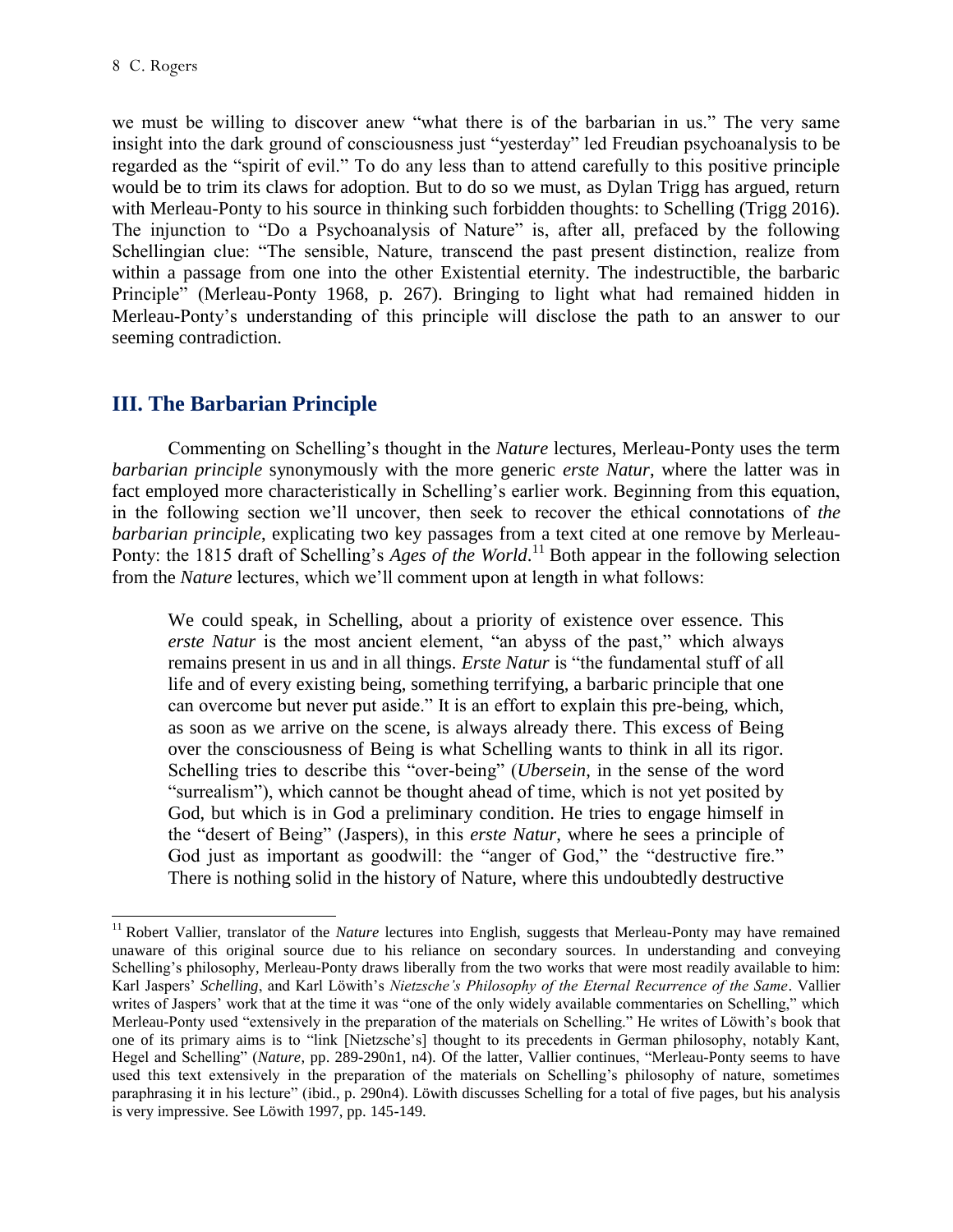and savage but nevertheless necessary force is ignored. Thus the eighteenth century was the epoch when we lost sight of the principle of anger and selfishness. Schelling sees in his time "a world which is no longer but an image, and even an image of an image, nothing of nothing. Humans are only, in their turn, images, dreams. A people, in this laudable effort toward enlightenment…dissolves everything into thought and dissolves all forms with obscurity, this barbaric principle, the source of all grandeur and all beauty." (Merleau-Ponty 2003, p. 38; henceforth *Nature*)

In the first quotations of Schelling in this passage we find Merleau-Ponty paraphrasing, in translation, citations of Schelling found in Löwith's book on Nietzsche. Löwith mistakenly attributes them to an extremely early essay by Schelling, in fact one his very first publications.<sup>12</sup> Among other consequences, this inexactitude may have contributed to Merleau-Ponty's failure to distinguish between *erste Natur* as theorized in Schelling's earlier works, and the barbarian principle as theorized in the works of his middle period. Using them interchangeably, he glosses over deepened ontological and psychological connotations, and the ethical implications, which accrue to the latter.

Translator Robert Vallier underplays this confusion, also glossing the significance assumed by the latter term.  $^{13}$  By contrast, we argue that above and beyond the aesthetic considerations surrounding the notion of *erste Natur*, a term clearly less ethically charged, *the barbarian principle* denotes key developments which surfaced in Schelling's *Freedom* essay and which he had developed further in *The Ages of the World*. The context from which these citations have been pulled—and indeed portions of the final passage cited from the *Ages of the World* which have been cut, in Merleau-Ponty's quotations at secondhand—indicate as much. These together gesture in the direction of an ethical paradigm which implies an answer to our original problem. Thus a deeper, darker, and more contextualized understanding of the barbarian principle provides an untapped resource for those of us who, with Toadvine and McGrath, seek to salvage grounds for environmental responsibility according to ontological paradigm inherited from Spinoza, albeit at one or more removes.

The first of Merleau-Ponty's quotations of *The Ages of the World* combines Merleau-Ponty's paraphrase of Löwith's paraphrase with Löwith's quotation of a passage occurring a couple of pages later. The full text from Löwith's book reads, "The basic material of all life and existence, according to Schelling and Nietzsche alike, is the terrible: a blind power and force, a barbaric principle that can be overcome but can never be eliminated, and that is 'the foundation of all greatness of beauty" (Löwith 1997, p. 149).<sup>14</sup> Merleau-Ponty excludes Löwith's

l

<sup>&</sup>lt;sup>12</sup> Vallier recounts, "These last words are Schelling's and are erroneously attributed by Löwith to *SW* 1:222, which is in the middle of "Of the I as a Principle of Philosophy" (1795); no such passage is to be found there, and the French editors did not correct the error" (*Nature*, p. 290n8). At the time of that essay's publication Schelling was only 20 years old, still under the influence of Fichte's transcendental idealism.

<sup>&</sup>lt;sup>13</sup> He writes elsewhere, "Now even though Schelling does not explicitly deploy 'barbarian principle' as a predicate for Nature until the sketches for *The Ages of the World*, it—and along with it, the problem of ground—[...] is present in his early works. During the 'period' of his *Naturphilosophie*, he names it *erste Natur*" (Vallier 2013, p. 131).

<sup>&</sup>lt;sup>14</sup> In Merleau-Ponty's citation the reference to Nietzsche drops out. This reference will become significant later in our discussion.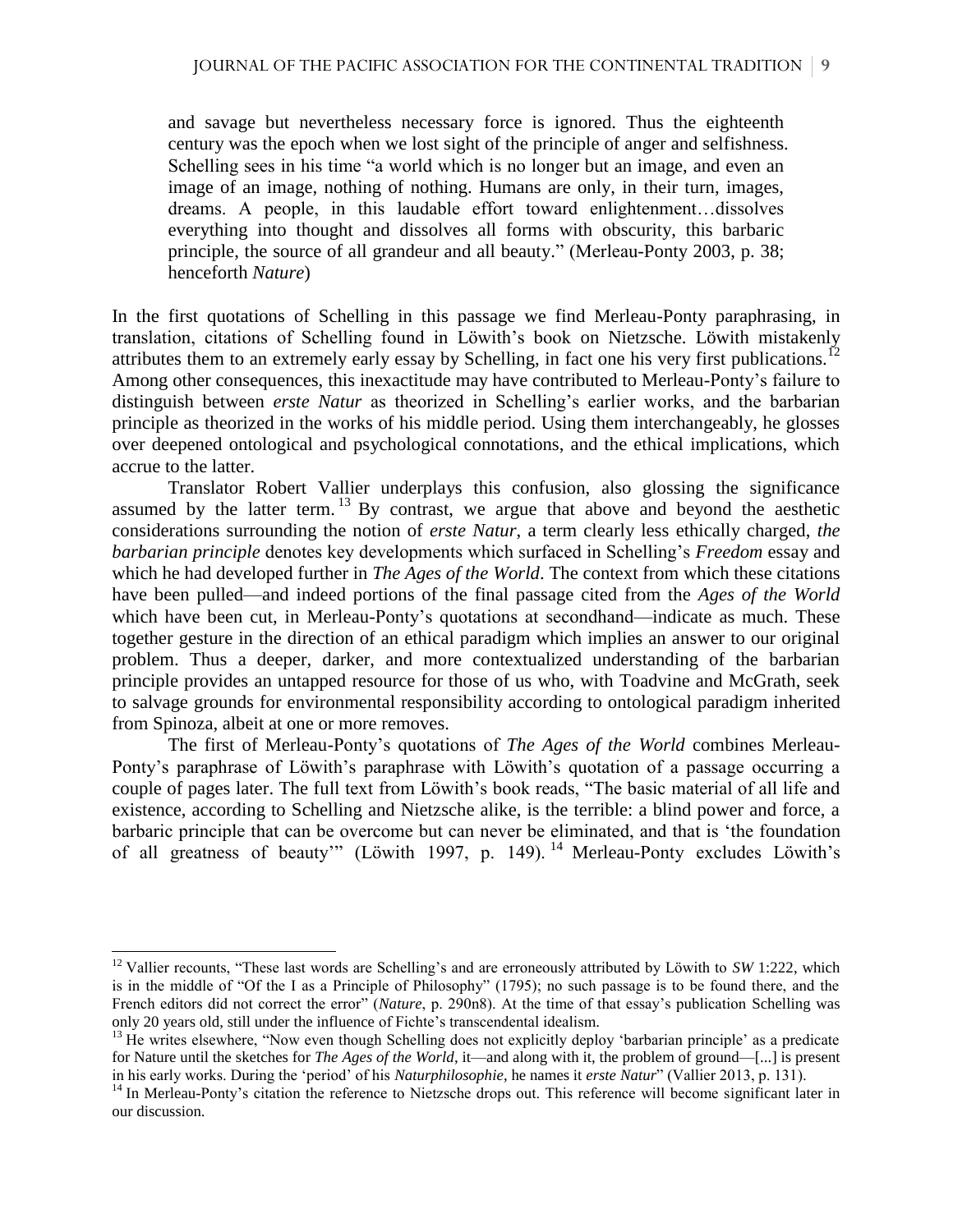l

constructive comparison of Schelling with Nietzsche, along with the subtle indication that the barbarian principle can be overcome but never eliminated.<sup>15</sup>

The initial portion of this text is Löwith's paraphrase of the end of a passage that appears almost at the end of Schelling's 1815 draft of *The Ages of the World*. Placed back into context, in that passage Schelling actually draws a distinction which brings further clarity to our larger concerns involving Deleuze, Spinoza, and environmental ethics.<sup>16</sup> We find Schelling addressing two groups of thinkers that had claimed the name of *pantheism*, with each group succumbing in its own way to an ontological enticement still entertained by environmental thinkers today.<sup>17</sup> Schelling's claim is that both have failed to glimpse the broader picture which the "real" pantheism of his middle period sought to paint:

Now, those who have recently talked so much about pantheism may now see what it really is. For most people who speak of the One and the Many only see the Many therein. They have not even once noticed that there is a One, a subject, therein. But by the many they understand that selfless totality that the initial nature is. This group also includes those who eternally reiterate the assurance of the harmony and wonderfully blessed unity of the cosmos, something that already long ago become a burden to any sensible person. Both groups would no doubt find real pantheism to be horrifying. But were they capable of penetrating the exterior surface of things, they would see that *the true prime matter of all life and existence is precisely what is horrifying.* (Schelling 2000, p. 104; emphasis mine; henceforth *Ages*) 18

While the one group seeks to ignite the spark of desire to lose one's singularity in wholeheartedly embracing an animalistic multiplicity, the other fans the flame of longing to return to lost primal unity, to the continuous fabric of a harmonious universe in which reflective consciousness is no longer alienated from mother nature.

The first group consists of those who've become so enamored of multiplicity that they seek to eradicate the human subject, or self.<sup>19</sup> The second is comprised of those who insist on cosmic harmony and universal unity to the exclusion of a contrary principle found also within

 $15$  But this paraphrase is itself misleading, insofar as it implies that the ideal would be to eliminate it. As we'll see, Schelling's ideal is not elimination, but redirection.

 $16$  This is especially the case when placed back into dialogue with Nietzsche, who, in addition to Spinoza, holds a place of principal influence in Deleuze's thought.

<sup>&</sup>lt;sup>17</sup> Steve Vogel captured at least one of these well when he classified conceptions of nature in environmental philosophy as falling under one of two categories: nature as origin or nature as difference (see Vogel 1998). Both groups criticized by Schelling in the passage cited next, it seems to me, can be classified as adhering to a regressive conception of nature as *origin*. The middle Schelling might perhaps be classified as seeking to counterbalance such emphasis, which corresponds to his early *Naturphilosophie*, by presenting a (qualified) view of "nature" as *difference*. We saw in our first section that in responding to those who attempt to derive an ethics of kinship on the basis of Merleau-Ponty's thought—a regressive conception of nature as origin, in other words—Toadvine relies upon a contrary tendency in the late Merleau-Ponty. This move echoes that of the middle Schelling. Toadvine's emphasis on an ethics of the "impossibility" of any philosophy of nature means that he refuses to entertain the full conclusion toward which we've been working. But as we've seen, the late Merleau-Ponty relies upon the very principle we're seeking to elucidate in context, about which Toadvine remains conspicuously silent: the barbarian principle.

<sup>&</sup>lt;sup>18</sup> Emphasis mine, highlighting the line from this passage paraphrased by Löwith and cited by Merleau-Ponty.

<sup>&</sup>lt;sup>19</sup> Read, for our larger purposes: Deleuze and the posthumanists. We'll attempt to justify the inclusion of "animalistic" before "multiplicity," on Schelling's own terms, in our next and final section.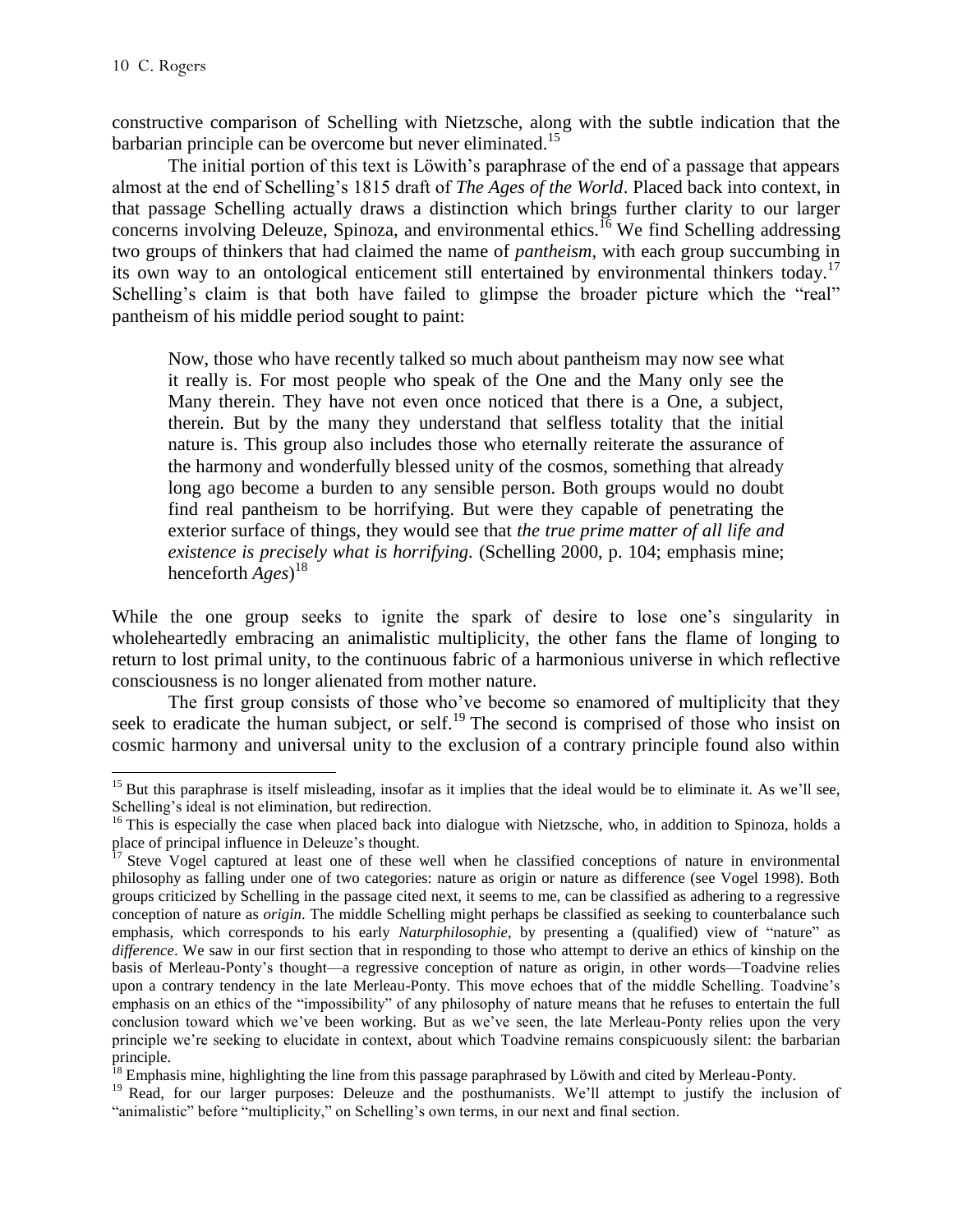nature, the principle of resistance emphasized by both Toadvine, *pace* Merleau-Ponty, and by the middle Schelling.<sup>20</sup> The problem is that *both* groups fail to acknowledge the "horrifying" nature of the chaos underlying natural order, the dark ground of Spirit. This means that both evade the conclusion that when fully actualized in the willed acts of a human individual, the barbarian principle unleashes into the world of nature the force of real, positive evil.

Connecting back to our larger environmental concerns, we note on the one hand that in his opposition to that "flattened ontology in which nothing is particularly good or evil," Sean McGrath follows Schelling in waging a response to both of the groups here in question.<sup>21</sup> On the other hand, in Toadvine's move from the phenomenological ontology of the late Merleau-Ponty—which, we've maintained, smacks of implicit Spinozism—to his contention that "an ethical response to nature becomes possible only when we are faced with the *impossibility* of reducing it to the homogenous, the continuous, the predictable, the perceivable, the thematizable," the resistance he seeks to foreground is waged in reaction to a Merleau-Pontean iteration of the second group.

Toadvine's response to those who would attempt to derive an ethics of kinship on the basis of Merleau-Ponty's late ontology mirrors a crucial concern of the middle Schelling, and McGrath: a phenomenon of crucial ethical import, a *real* phenomenon, has been ignored or repressed when the barbarian principle is jettisoned in attempts to satisfy regressive longings for a lost primal unity. Merleau-Ponty would appear to affirm this shared concern: "There is nothing solid in the history of Nature, where this undoubtedly destructive and savage but nevertheless necessary force is ignored" (*Nature*, p. 38). But by contrast with Schelling, and to a lesser extent also with Merleau-Ponty, Toadvine restricts his own project in such a way as to preclude reflection on the abuses of a specifically human freedom, and the abdication of a specifically human responsibility, in a manner that gives rise to real, positive evil.

Toadvine comes to side with Deleuze and Guattari, endorsing their notion of *becoming animal* as a quasi-ethical supplement to his earlier work on an ethics based in the notion of resistance. While he rightly criticizes those who would capitalize on the regressive tendency in the work of Merleau-Ponty in the name of an ethics of kinship, Toadvine's embracing of Deleuze and Guattari's *becoming animal* would appear to align him squarely with the first group pinpointed by Schelling, criticized by both Schelling and McGrath for its suspect ethical consequences. *Becoming animal* epitomizes abandonment of singularity in favor of animalistic multiplicity, an eschewal of the subject, or self, to be lost in the furor of group or mass psychology.

Löwith paraphrases the last line of the aforementioned passage—"But were they capable of penetrating the exterior surface of things, they would see that the true prime matter of all life and existence is precisely what is horrifying"—and combines it with a quotation from the last line of a passage occurring a few pages later. That latter line is in fact drawn from the end of the second passage quoted by Merleau-Ponty, at the end of our long citation from his *Nature* lectures. This second, much longer quotation of *The Ages of the World* concludes with a paraphrased and elided declaration that the barbarian principle simply *is* the source or foundation of all greatness of beauty. According to Schelling's original, however, as the larger context of Löwith's

 $20$  Read: deep ecology, and certain iterations of environmental Spinozism.

<sup>&</sup>lt;sup>21</sup> In *Thinking Nature*, McGrath addresses both of these even more explicitly. Consider the following passage, in response to the first group: "But every effort to forget ourselves, every descent into some pre-personal ersatz *unio mystica—*psychedelics, mosh pits, radical protests, war, sex, or just plain drunkenness—is followed by the painful return of distance we thought we had abolished and, with it, moral anxiety, either in the form of regret or, even more simply, sorrow that the *unio* was so temporary, and to that degree a lie" (McGrath 2019, p. 91).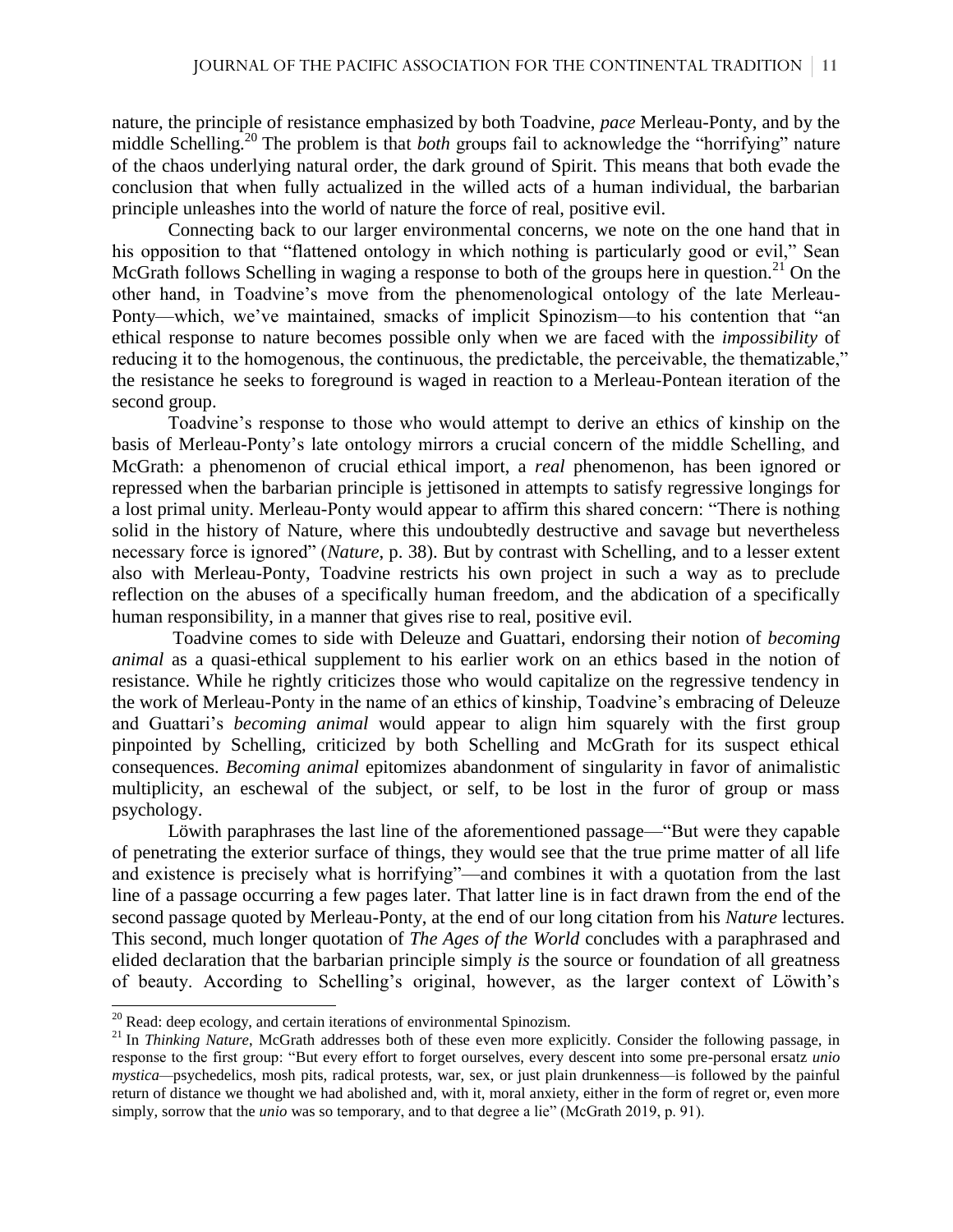l

discussion of Schelling makes clear, the barbarian principle does not by itself beget greatness and beauty. Quite the opposite: apart from human freedom used in service of the Good, this principle is the source of *the destruction* of greatness and beauty, lending to the implosion or self-destruction of life. $^{22}$ 

In a very Nietzschean vein, the second, more substantive quotation of Schelling offers a criticism of Enlightenment enthusiasts whose ratification of a cold, calculated, abstract rationalizing has led to the denial, as opposed to the affirmation of *life*. Much like both Nietzsche and Spinoza, two principal influences for Deleuze, Schelling strives to put his finger on the sources of fundamental vitality underlying the fecundity of the more-than-human world.<sup>23</sup> Just before this passage, in the *Ages of the World*, he writes, "No doubt, when German idealism emerged in its highest intensification with Fichte, the fundamental thought of the I, that is, of a living unity of that which has being and Being, aroused the hope of an elevated Spinozism that led to what is vital" (*Ages*, p. 106). The ultimate hope is for a position which would take Spinozist insights up into a higher standpoint, elevated above abstract formalism and the mechanistic conception of nature Spinoza had endorsed. Schelling stipulates elsewhere that such a viewpoint must refuse to abandon the "I" after the manner of those who, inspired by Spinozist vearnings, seek the loss of the "self" in multiplicity. $^{24}$ 

Yet we cannot deny Spinoza's positive influence. Of all early moderns he stands out as having intimated from far off, and then suffused into his abstract system, elusive reverberations of Spirit's dark ground: "Far be it from us to deny in Spinoza that for which he was our teacher and predecessor. Perhaps, of all the modern philosophers, there was in Spinoza a dark feeling of that primordial time of which we have attempted to conceptualize so precisely" (*Ages*, p. 104). These echoes reverberate down through Schelling's work to the late Merleau-Ponty, providing a late supplement to his earlier, incisive phenomenological intimations of a "past that has never been present," abiding in the substratum of consciousness (Merleau-Ponty 2012, p. 252). Indeed, the desire to wrestle with and bring to light "a dark feeling of that primordial time" characterizes well what Merleau-Ponty is after in his late lecture courses on *Nature*, which end by addressing

 $^{22}$  Schelling's line is as follows: "But, along with the darkness, they lost all might and that (let the right word stand here) barbaric principle that, *when overcome but not annihilated*, is the foundation of all greatness and beauty" (*Ages*, p. 106, emphasis mine). Vallier concedes, "Löwith's gloss conveniently summarizes the two passages, and Merleau-Ponty seems to rely on it more than on the original text itself" (Merleau-Ponty 2003, p. 291n8). But in the service of convenience, perhaps the most important element of this quotation has been cut out. To be sure, such omission does serve well Löwith's affirmative comparison between Schelling and Nietzsche—a comparison which Merleau-Ponty has omitted from his own citation.

 $23$  Recall, in this context, McGrath's characterization of "the productive unconscious" as "widely associated with Jung, and increasingly with Deleuze and Guattari, but whose historical inception is Schelling's *Naturphilosophie*" (McGrath 2010, p. 85).

 $^{24}$  McGrath explains, "Despite the progressive turn away from transcendental philosophy, Schelling never abandons the transcendental method vouchsafed to consciousness by virtue of its capacity to self-reflect. Reflection may be ultimately inadequate to grasping the absolute but it remains the principal tool of philosophy. Philosophy must use it until it can no longer proceed and reflection itself begins to reveal its own limits. Spinoza's lack of a transcendental method causes him intractable problems. He grasps the ideal only in contradistinction to the real; both are merely given for Spinoza without any clear sense of why they are given, that is, of why the ideal – real opposition exists in the first place. In Schelling's view, Spinoza's crucial insight into the correlativity of the ideal and the real should have led him into 'the depths of his self-consciousness.' Instead Spinoza literally loses himself in the object" (McGrath 2012, p. 86).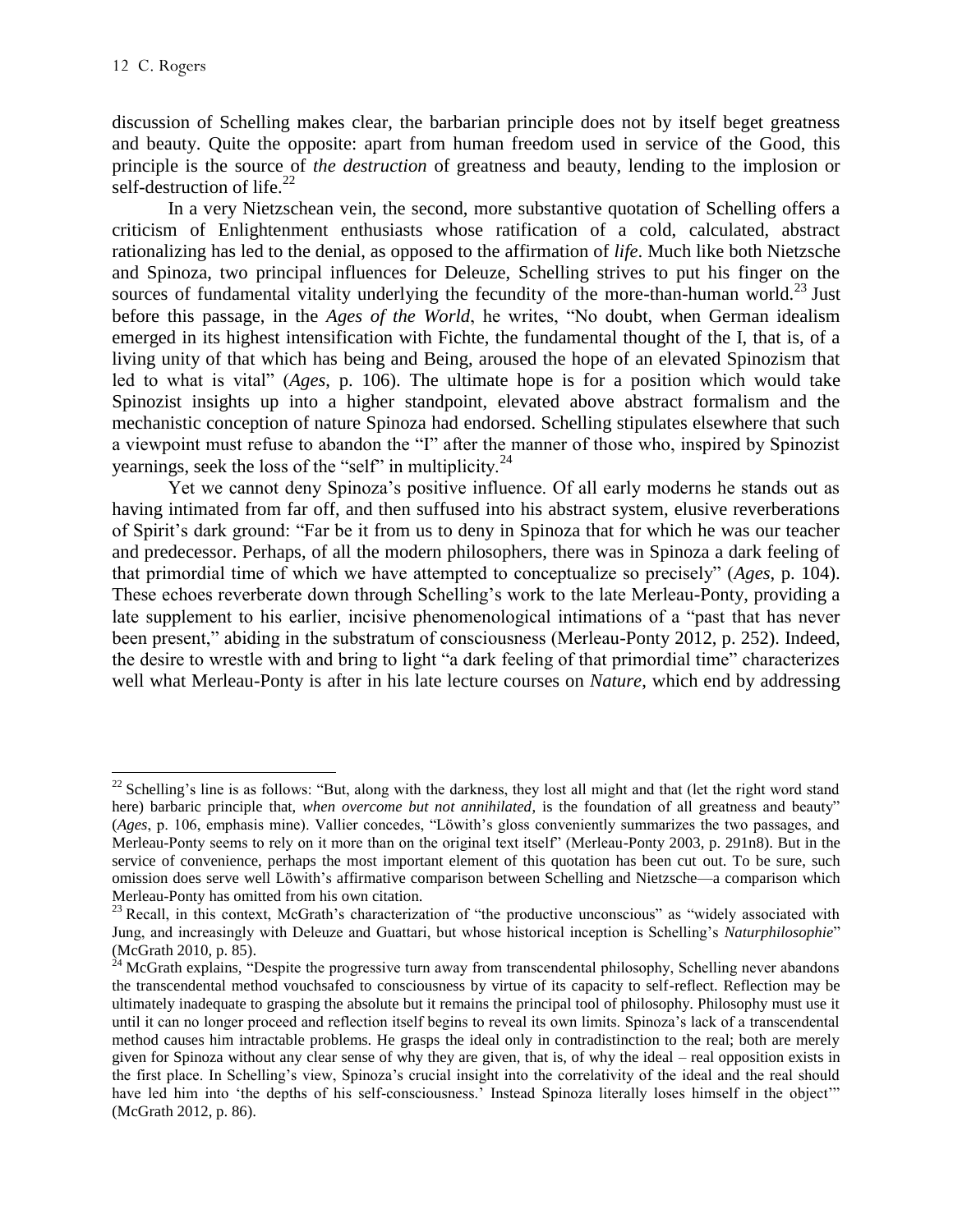the concept of animality, discovered in the artifacts left behind by earlier humans and in an unconscious, never-present past.  $25$ 

By contrast with Spinoza's subtle intimations of Spirit's dark ground, Schelling's Enlightenment-influenced contemporaries have endorsed the cold calculations of abstract reason to the exclusion of all "darkness." Refusing to grapple with the philosopher's shadow, they've repressed that which, when rightly ordered by reason, has the potential to become the source of all greatness and beauty. Schelling speaks of the shadow-world created by these thinkers, and their diminished existence within it:

This is a world that is still just an image, nay, an image of an image, a nothing of nothing, a shadow of a shadow. These are people who are nothing but images, just dreams of shadows. This is a people that, in the good-natured endeavor toward socalled Enlightenment, really arrived at the dissolution of everything into thoughts. But, along with the darkness, they lost all might and that (let the right word stand here) barbaric principle that, when overcome but not annihilated, is the foundation of all greatness and beauty. (*Ages*, p. 106)

Abstract machinations devoid of darkness, Apollonian abstractions devoid of Dionysiac madness, beget a hollow shell of a world in which all that is really vital has been vitiated. With Merleau-Ponty, we declare in response: "The philosopher must bear his shadow" (*Shadow*, p. 178). But again, that shadow is "not simply the factual absence of future light."

Spinoza intimated echoes of the dark ground of existence. But mere intimations fail to capture the full situation at play here, both ontologically and ethically. The middle Schelling comes to argue that a positive principle lies beneath, the power of which exceeds merely passive conceptions of nature's resistance. Though he also fails to proceed very far beyond initial intimations, Merleau-Ponty follows Schelling partway: "What resists phenomenology within us—the natural being, the 'barbarous' source Schelling spoke of—cannot remain outside phenomenology and should have its place within it" (*Shadow*, p. 178). Repression of darkness begets a world that is the mere shadow of a shadow of reality, neutered and bereft of Dionysiac bark and bite. Darkness repressed merely forces the terrors underground, into the substratum of consciousness, twice removed from the light of so-called enlightenment. Having refused to befriend the philosopher's shadow, "enlightened" thought is rendered impotent: "nothing but images, just dreams of shadows."

 $25$  A key difference between Schelling and Merleau-Ponty is the one we've been explicating: Schelling's attempts to "*conceptualize so precisely*" this "dark feeling of that primordial time" lead to his ontological theorization of the barbarian principle as the natural ground of positive evil. To elaborate further, concerning rigorous conceptualization: whereas Merleau-Ponty refuses systematization in the service of phenomenological description, Schelling does not. Sebastian Gardner has argued quite forcefully, however: "…the problem facing Merleau-Ponty has the following form. If what is claimed in Schelling's *Real-Idealismus* is incoherent, then it avails nothing to try the same (sort of) thing in a mode putatively free from systematic pretensions. Switching from *Wissenschaft* to Merleau-Ponty's phenomenological-ontological idiom cannot salvage anything, for it is only by tacitly converting his claims back into systematic doctrines that they can be understood as candidates for truth. Ramsey's dictum, that what cannot be said cannot be whistled either, applies in the present case. If the ontology of *V&I* [*The Visible and the Invisible*] is not 'mere metaphor' but has philosophical truth, then the same must be said for *Real-Idealismus*, in which case the question must be faced of how they relate to one another—to which the most convincing answer is provided, I have suggested, by the para-aesthetic reading of *V&I* and its subordination to *Real-Idealismus*" (Gardner 2017, p. 23).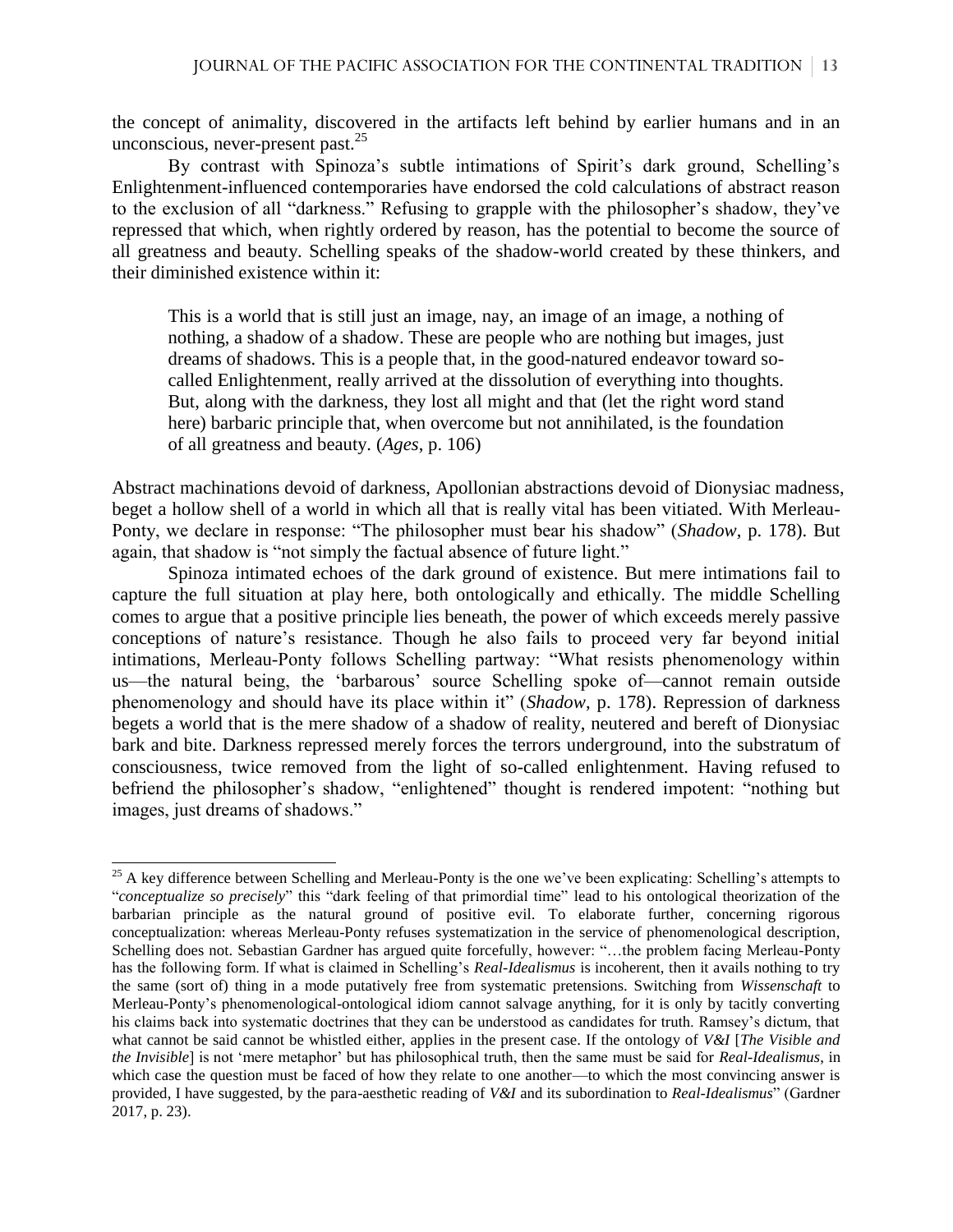Greatness and beauty are elicited when the barbarian principle "*within us*" is acknowledged, then harnessed in pursuit of the Good. With this positive injunction we've gone well beyond Spinoza, and Schelling writes in the *Freedom* essay that what Spinoza's skeleton of a system really needs is to be infused with the "warm breath of love" (Schelling 2006, p. 21).<sup>26</sup> Madness boiling beneath the surface of consciousness must to be brought out into the light and *integrated* for the sake of a higher ethical ideal, the ideal of love.

## **IV. Dionysiac Madness**

The "barbarian" in "barbarian principle" evokes ancient conceptions of unordered chaos preceding rationalized order, the uncivilized cruelty of non-Greek raiders contrasted with the cultivated civility—and "civilized" cruelty—of the Greeks. It also recalls primordial pleasure in acts of active destruction.<sup>27</sup> Vallier elaborates, "The destructive face of Nature is underscored in Schelling's description of it as a barbarian principle; borrowing from the Greek  $\beta \alpha \beta \alpha \beta \alpha$ , signifying the strange, the foreign, the savage, the uncultivated non-Greeks who would invade and ravage the Greek Appoline civilization, what is barbaric and terrible is thus linked to a Dionysian irrationality" (Vallier 2013, p. 132). Three decades before Nietzsche's birth, Schelling

 $\overline{\phantom{a}}$ <sup>26</sup> What Schelling means when he makes this claim can be explained by context: "Or does one doubt that the basic views of Spinozism must already be essentially changed by a dynamic notion of nature? If the doctrine that all things are contained in God is the ground of the whole system, then, at the very least, it must first be brought to life and torn from abstraction before it can become the principle of a system of reason" (Schelling 2006, p. 20). He goes on to describe that one must breathe *life* into Spinoza's abstract system to make it dynamic, anticipating passages from the *Ages of the World* which we've discussed above: "How general are the expressions that finite beings are modifications or consequences of God; what a gulf there is to fill here, what questions there are to answer! One could look at the rigidity of Spinozism as at Pygmalion's statue that had to be made animate through the warm breath of love; but this comparison is incomplete since Spinozism is more like a work sketched out only in barest outline in which many still missing or unfinished features would first become noticeable if it were made animate. It would be preferable to compare Spinozism to the most ancient images of divinities which appear that much more mysterious the less their features bespoke individuality and liveliness. In a word, it is a one-sidedly realist system, which expression indeed sounds less damning than pantheism, yet indicates what is characteristic of the system far more correctly and is also not employed here for the first time. It would be irksome to repeat the many explanations that have been made concerning this point in the author's [own] early writings. A mutual saturation of realism and idealism in each other was the declared intent of his efforts. Spinoza's basic concept, when infused by spirit (and, in one essential point, changed) by the principle of idealism, received a living basis in the higher forms of investigation of nature and the recognized unity of the dynamic with the emotional and spiritual; out of this grew the philosophy of nature, which as pure physics was indeed able to stand for itself, yet at any time in regard to the whole of philosophy was only considered as a part, namely the real part that would be capable of rising up into the genuine system of reason only through completion by the ideal part in which freedom rules. It was claimed that in this rising up (of freedom) the final empowering act was found through which all of nature transfigured itself in feeling, intelligence, and finally, in will. In the final and highest judgment, there is no other Being than will. Will is primal Being to which alone all predicates of Being apply: groundlessness, eternality, independence from time, selfaffirmation. All of philosophy strives only to find this highest expression" (ibid., pp. 20-21). Since the early *Naturphilosophie*, in other words, Schelling's entire philosophical development has been characterized by an attempt to breathe life into Spinoza's abstract and lifeless system—and also, we add, to compensate nature for the mishandling it suffered in Fichte's (to paraphrase Hegel, from the *Difference* essay).

<sup>27</sup> Recall Nietzsche's desire to redirect a certain set of instincts—which have been repressed in the name of *morality*, but which nevertheless demand satisfaction—toward their proper mode of discharge. He refers to these under the banner of a drive (*Trieb*) toward "Hostility, cruelty, joy in persecuting, in attacking, in change, in destruction" (Nietzsche 1989, pp. 84-85).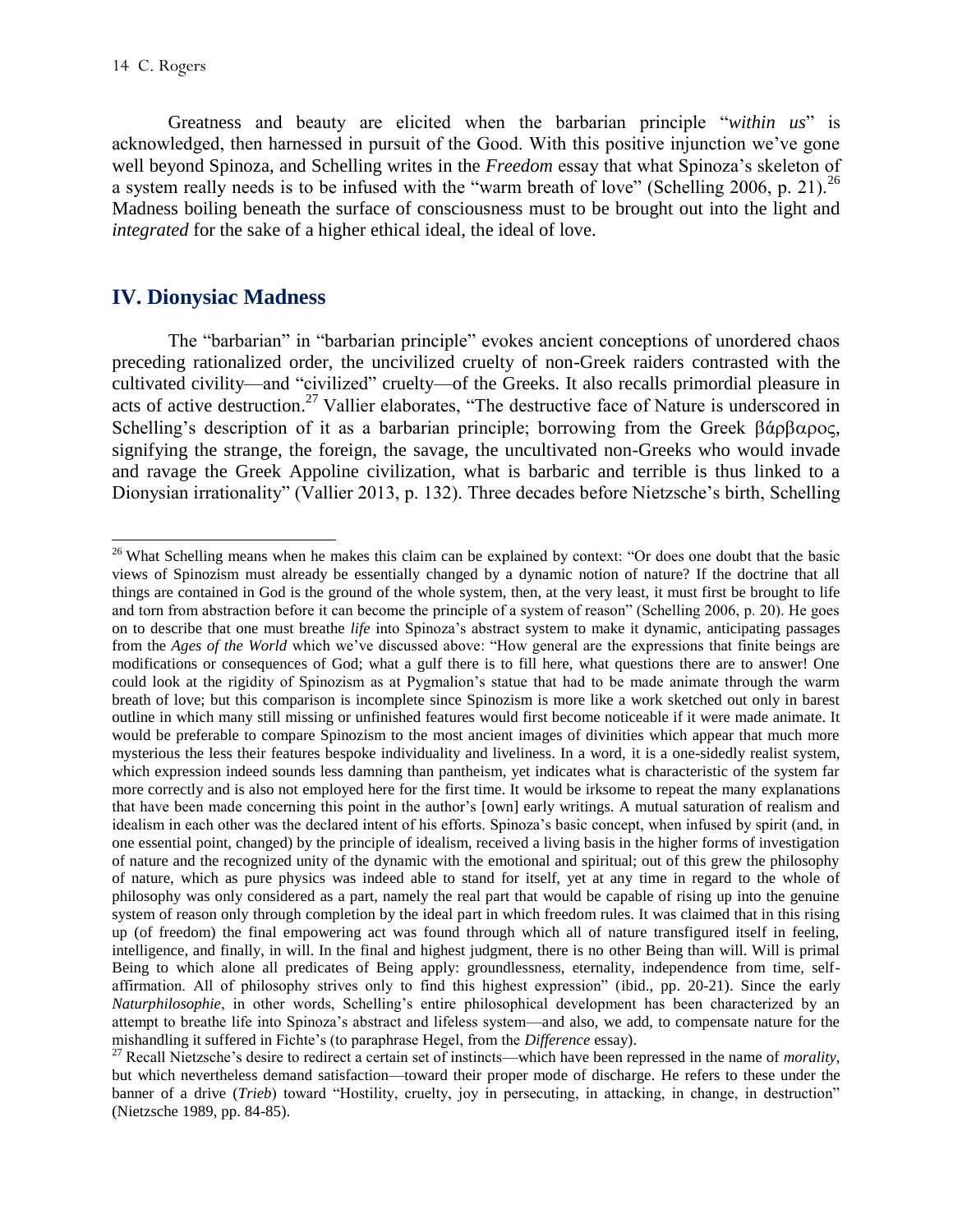forges a positive connection between the barbarian principle and the notion of Dionysiac madness.

The passages from *The Ages of the World* which we've discussed come from the very last pages of Schelling's 1815 draft, in an appended section: "General Discussion of the Doctrine of Pantheism Developed Here."<sup>28</sup> Interestingly, just before this brief appendix we find an explicit discussion of madness:

The ancients did not speak in vain of a divine and holy madness. We even see nature, in the process of its free unfolding, becoming, in proportion to its approach to spirit, ever more, so to speak, frenzied. (…) Panthers or tigers do not pull the carriage of Dionysus in vain. For this wild frenzy of inspiration in which nature found itself when it was in view of the being was celebrated in the nature worship of prescient ancient peoples by the drunken festivals of Bacchic orgies. (*Ages*, pp. 102-103)

Ancient processions like these were accompanied by the "din of a coarse music that is partly deafening and partly lacerating." Anticipating the ruminations of the young Nietzsche, Schelling continues, "For nothing is more similar to that inner madness than music, which, through the incessant eccentric relinquishing and re-attracting of tones, most clearly imitates that primordial movement" (*Ages*, p. 103).<sup>29</sup>

The statement that follows marks the point at which the paths of Nietzsche and Schelling would appear to part ways. Nietzsche—or, his more recent disciples in particular—seeks to cultivate health in the liberation of Dionysiac desire. Shattering the shackles of society and of morals, the ultimate aim on the Nietzschean account—at very least, in the positive account developed by Deleuze—must be to bring about new configurations of power and new possibilities of knowledge.<sup>30</sup> By contrast, for Schelling and for his pupils, the goal would have to be the liberation *and integration* of Dionysiac desire for the sake of higher psychological *and* ethical ends.<sup>31</sup> Schelling himself is very clear: only when darkness is taken up and transfigured by the power of light, "Only when it is governed and, so to speak, verified, through the light of a higher intellect," can darkness be transformed into true might, and utilized in service of the Good (*Ages*, p. 103).

Charting a path for his criticism of those who endeavor toward a world of "so-called Enlightenment," Schelling delineates four possibilities for one's internal relation to Dionysiac madness. The first two are repressive. First, one might become the person in whom madness is

 $28$  The section is subtitled, "The Necessity of a Higher Realism: Spinoza," to which is added: "Fichte and the Philosophy of Nature" (*Ages*, p. 104).

<sup>&</sup>lt;sup>29</sup> These lines are succeeded by a comment that must have piqued Löwith's comparative interest in writing about Nietzsche's doctrine of eternal recurrence: "Music itself is a turning wheel that, going out from a single point, always, through all excesses, spins back again to the beginning" (*Ages*, p. 103). True to the works of Schelling's middle period, the declarations in these quotations stand at a midpoint between the role played by *art* in the selfrevelation of Being, in Schelling's earlier writings, and the role mythology plays in revealing the personality of God, in the late lectures. In the *Weltalter* context, he goes on to reference the self-flaying rage, and even auto-castration of the priests of the cult of the earth goddess, Cybele. Jason Wirth explains that the cult of Cybele was transformed into the cult of Demeter, giving rise to the Eleusinian mysteries (*Ages*, p. 148n118).

<sup>30</sup> The liberation of desire which characterizes Deleuze and Guattari's notion of *becoming animal* portends the overthrow of capitalist, and Freudian constraints.

<sup>&</sup>lt;sup>31</sup> For example, as McGrath has pointed out, in the underrecognized "Schelling school of romantic psychiatry" (McGrath 2012, p. 17).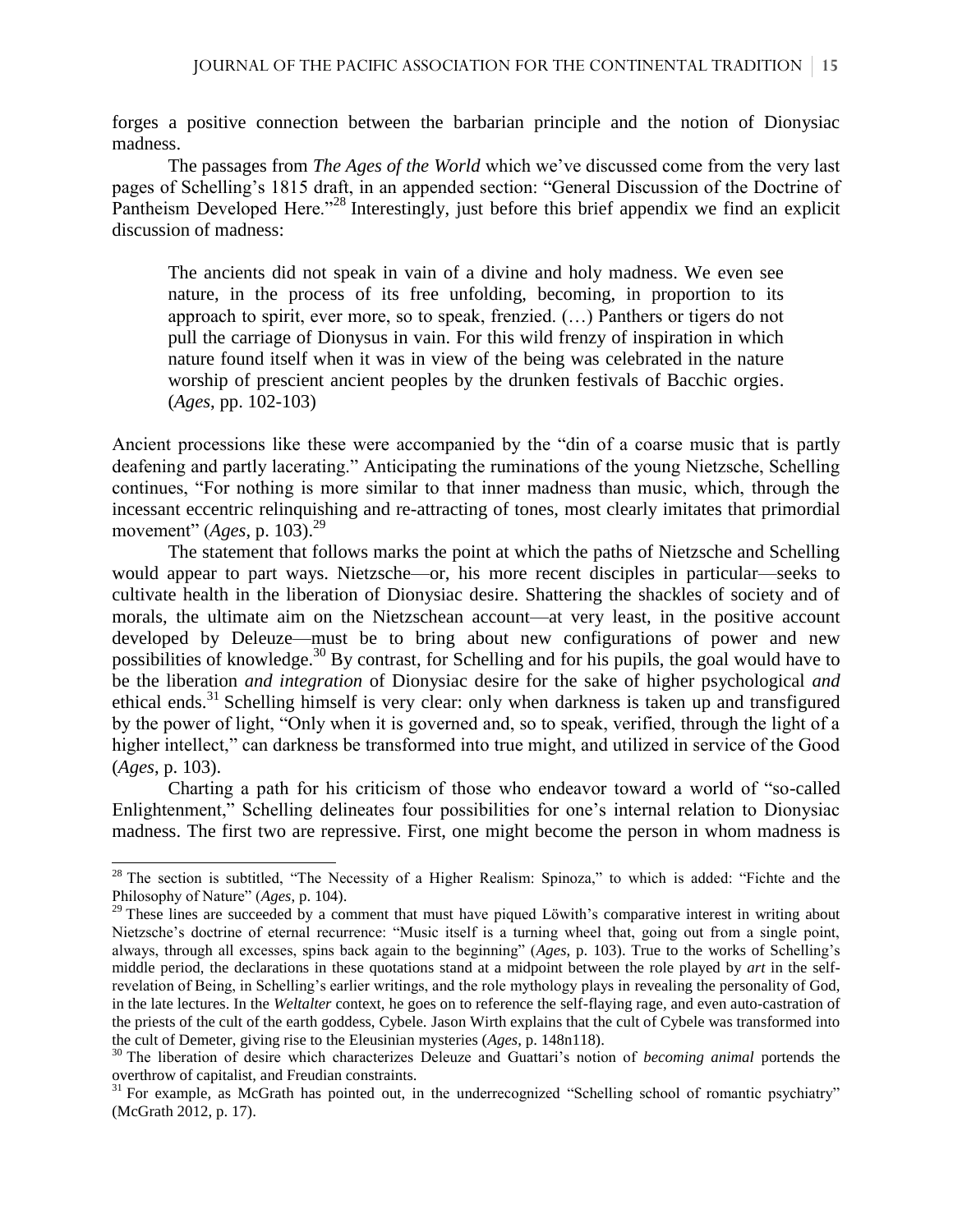simply absent: "These would be the uncreative people incapable of procreation, the ones they call sober spirits" (*Ages*, p. 103). Secondly, one might resort to imbecility, or the utter rejection and repression of a madness that is in fact present within.

By contrast, the last two are positive, or progressive, insofar as their aim is attainment of a holistic kind of health. In the third case one might become a person who governs madness rightly, and "in this overwhelming shows the highest force of the intellect" (*Ages*, pp. 103-104). This is the position endorsed by Schelling, in which the dark ground of Spirit is taken up and transformed by the light. Fourthly and finally, one might become a person who acknowledges the power of the Dionysiac and gives free reign to the madness within, allowing oneself to be governed by it. This is would be the Nietzschean retrieval, expressed in the notion of *becoming animal* and its Deleuzean archetype: Melville's Ahab.<sup>32</sup>

Both of the latter options are therapeutically healthful, coinciding with the will to life. In the absence of an explicit ethical defense of the Nietzschean-Deleuzean position, however, it appears to us that only the third is *both* therapeutically healthful *and* ethically mindful. We end with a mere suggestion, which future work will need to corroborate: according to this schema, it would appear that the fourth relation—giving oneself over to be governed by Dionysiac madness—might very well be implicated at the roots of our ecologic crisis. If this is in fact the case, then by extension, taking up the notion of *becoming animal* as a quasi-ethical means of embracing animality would serve only to heighten the crisis, not to eradicate it. By contrast, the Schellingian path of integration would cut to the very roots of the crisis and offer up, for further evaluation, a psychologically sound and ethically oriented remedy.<sup>33</sup>

#### **Conclusion**

 $\overline{\phantom{a}}$ 

It's only in recognizing a tendency toward destruction within nature itself, a nature of which we are a/part, that we can begin to acknowledge particularly human calls to ethical responsibility. <sup>34</sup> Unfortunately, Merleau-Ponty's reading of Schelling's barbarian principle glosses over this insight and its implications. But the investigations of the middle Schelling, arising from deepened reflections on the problem of ground, acknowledge and indicate a need to come to terms with this tendency, at once wholly "natural" and all-too-human.

Holistic integration would require a Schellingian analog to Toadvine's attentiveness to resistance, and Merleau-Ponty's proposed descent into the depths of consciousness: "One must occasionally descend, awaken the ground, the madness beneath consciousness, and ensure that our 'virtues' do not become a thin disguise for our vices. Becoming a person for Schelling is a continual transmutation not only of the base into the sublime, but also of the sublime into the base" (McGrath 2012, p. 111). As Toadvine has pointed out, the thought of the late Merleau-

<sup>&</sup>lt;sup>32</sup> See Deleuze and Guattari 1987, p. 243ff.

<sup>&</sup>lt;sup>33</sup> In returning to the Schellingian roots of the late Merleau-Ponty's notion of resistance, and the barbarian principle which underlies it, the present paper has addressed both senses in which Merleau-Ponty's injunction to "Do a Psychoanalysis of Nature" can be taken up, according to Laura McMahon: "First, it might be taken as the demand to give voice to the deep sense of a nature, conceived in terms of unconscious desire rather than scientific rationality, that precedes and exceeds human life. Second, we might do a psychoanalysis of our relationship *to* nature, of the ways in which modern thought tends to deny and repress the unconscious, organic desire at its heart" (McMahon 2014, p. 289).

<sup>&</sup>lt;sup>34</sup> With this we've moved from ontological speculation to ethical implication, expressly with reference to the notions of resistance, the barbarian principle, and Dionysiac madness.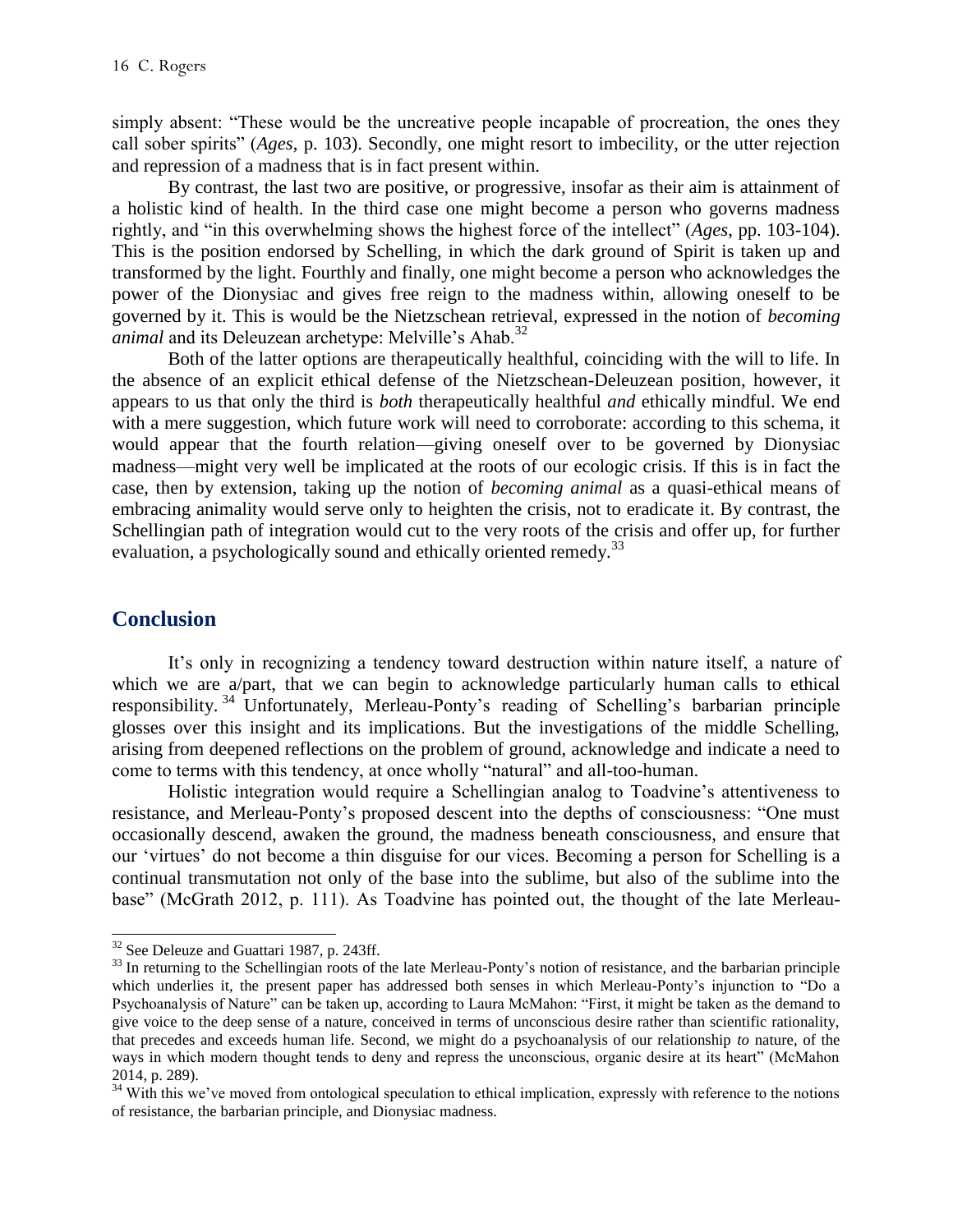Ponty progressively belies an archeological orientation, where his focus has shifted increasingly toward the origins of perception in a common flesh. In this way the teleological, or forwardlooking tendency of his thought is slowly eclipsed.<sup>35</sup>

But with environmental implications in mind, for our purposes archeological orientation alone will not suffice. Lest we invite another generation given over to the egoistic self-interest epitomized by Melville's Ahab, we must take care that the path of descent is supplemented with a path of ascent, toward the Good—and what exactly we mean by *the Good* must be worked out in greater detail, perhaps with reference to the Platonic legacy in Schelling's thought. To do any less than to work out such a supplement would be to hasten the demise of the ship of the earth. And yet, the barbarian principle cannot continue to go ignored: "for in philosophy, as in Dante's poem, the path toward heaven leads through the abyss" (Schelling 2014, p. 31). To embrace the darkness, aiming at an integrative ideal of love: such would be the dual task of psychoanalyzing nature, dark ground of spirit.

 $\overline{\phantom{a}}$ 

<sup>&</sup>lt;sup>35</sup> Toadvine 2009, p. 84.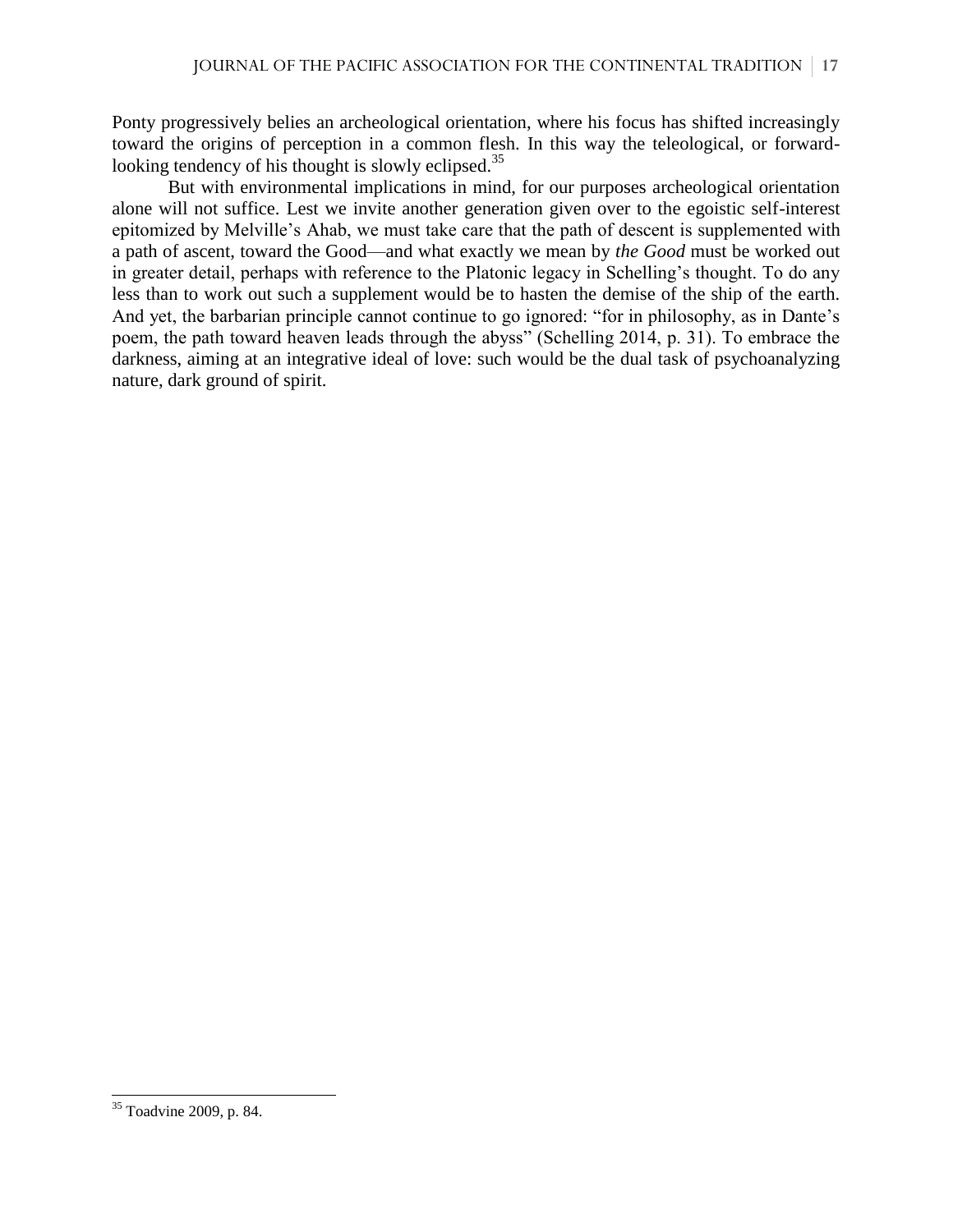## **References**

Deleuze, Gilles and Felix Guattari. *A Thousand Plateaus: Capitalism and Schizophrenia*. Translated by Brian Massumi. Minneapolis: University of Minnesota Press, 1987.

Gardner, Sebastian. "Merleau-Ponty's Phenomenology in the Light of Kant's Third *Critique* and Schelling's *Real-Idealismus*," *Continental Philosophy Review* 50:1 (2017), 5-25.

Löwith, Karl. *Nietzsche's Philosophy of the Eternal Recurrence of the Same*. Translated by J. Harvey Lomax. Berkeley: University of California Press, 1997.

McGrath, Sean J. *Thinking Nature: An Essay in Negative Ecology*. Edinburgh: Edinburgh University Press, 2019.

—. "In Defense of the Human Difference," *Environmental Philosophy* 15:1 (2018), 101-115.

—. "The Psychology of Productive Dissociation, or What Would Schellingian Psychotherapy Look Like?" *Comparative and Continental Philosophy* 6:1 (2014), 35-48.

—. *The Dark Ground of Spirit: Schelling and the Unconscious*. New York: Routledge, 2012.

—. "Is Schelling's Nature-Philosophy Freudian?" *Analecta Hermeneutica* 3 (2011), 1-20.

—. "Schelling on the Unconscious," *Research in Phenomenology* 40 (2010), 72-91.

McMahon, Laura. "The Phantom Organic: Merleau-Ponty and the 'Psychoanalysis of Nature.'" *Chiasmi International* 16 (2014), 275-290.

Merleau-Ponty, Maurice. *Phenomenology of Perception*. Translated by Donald A. Landes. London: Routledge, 2012.

—. *Nature: Course Notes from the College de France*. Translated by Robert Vallier. Evanston: Northwestern University Press, 2003.

—. "Phenomenology and Psychoanalysis: Preface to Hesnard's *L'Oeuvre de Freud*," in *Merleau-Ponty and Psychology*. Edited by Keith Hoeller. New Jersey: Humanities Press, 1993.

—. *The Visible and Invisible*. Translated by Alphonso Lingis. Evanston: Northwestern University Press, 1968.

—. "The Philosopher and His Shadow," in *Signs*. Translated by Richard C. McCleary. Evanston: Northwestern University Press, 1964.

Nietzsche, Friedrich. *On the Genealogy of Morals and Ecce Homo*. Translated by Walter Kaufmann. New York: Vintage Publishing, 1989.